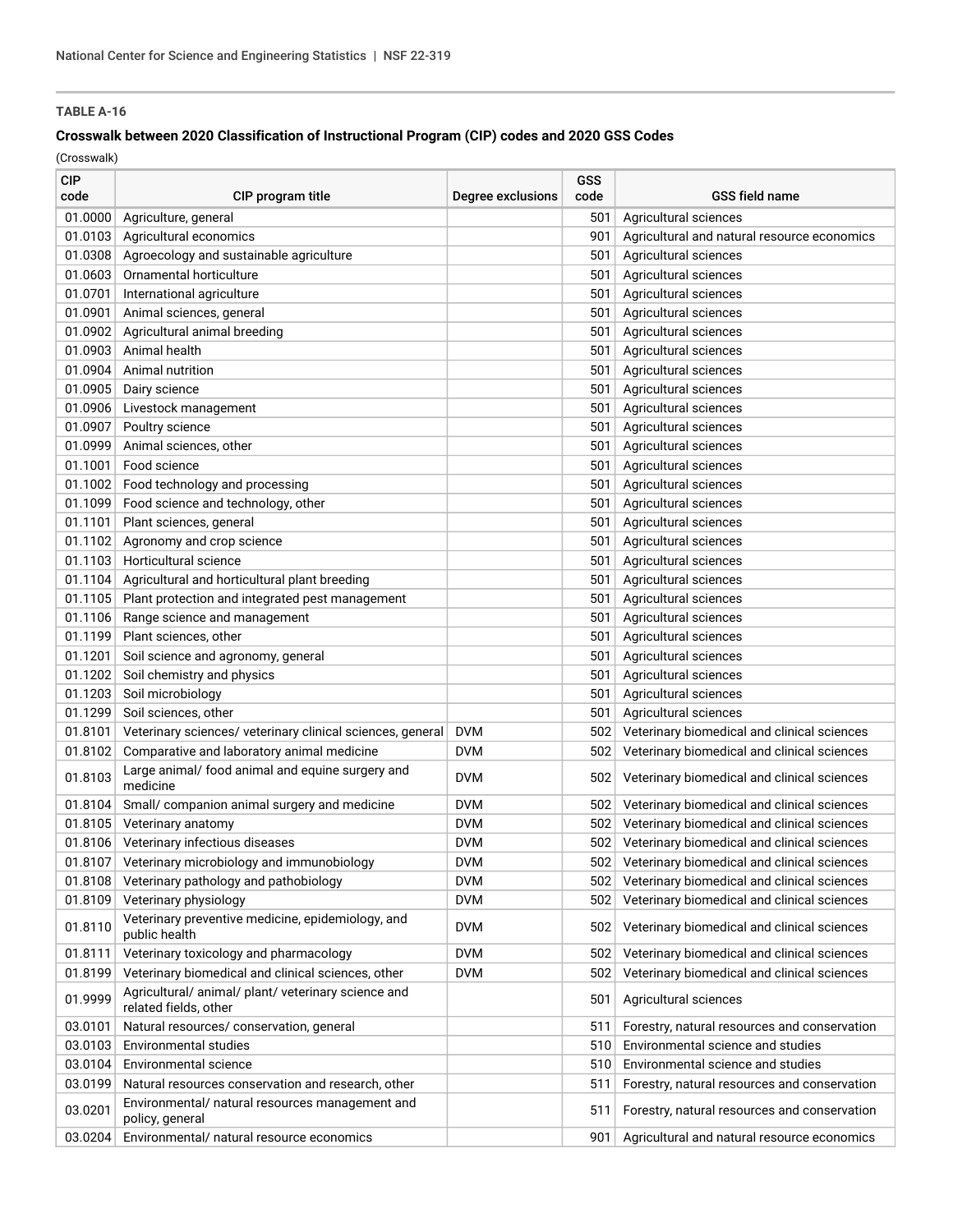### **Crosswalk between 2020 Classification of Instructional Program (CIP) codes and 2020 GSS Codes**

| <b>CIP</b><br>code | CIP program title                                                       | Degree exclusions | GSS<br>code | <b>GSS field name</b>                                |
|--------------------|-------------------------------------------------------------------------|-------------------|-------------|------------------------------------------------------|
| 03.0205            | Water, wetlands, and marine resources management                        |                   | 511         | Forestry, natural resources and conservation         |
| 03.0206            | Land use planning and management/ development                           |                   | 511         | Forestry, natural resources and conservation         |
| 03.0209            | Energy and environmental policy                                         |                   | 511         | Forestry, natural resources and conservation         |
| 03.0210            | Bioenergy                                                               |                   | 511         | Forestry, natural resources and conservation         |
| 03.0299            | Environmental/ natural resources management and<br>policy, other        |                   | 511         | Forestry, natural resources and conservation         |
| 03.0301            | Fishing and fisheries sciences and management                           |                   | 511         | Forestry, natural resources and conservation         |
| 03.0501            | Forestry, general                                                       |                   | 511         | Forestry, natural resources and conservation         |
| 03.0502            | Forest sciences and biology                                             |                   | 511         | Forestry, natural resources and conservation         |
| 03.0506            | Forest management/ forest resources management                          |                   | 511         | Forestry, natural resources and conservation         |
| 03.0508            | Urban forestry                                                          |                   | 511         | Forestry, natural resources and conservation         |
| 03.0509            | Wood science and wood products/ pulp and paper<br>technology/technician |                   | 511         | Forestry, natural resources and conservation         |
| 03.0510            | Forest resources production and management                              |                   | 511         | Forestry, natural resources and conservation         |
| 03.0599            | Forestry, other                                                         |                   | 511         | Forestry, natural resources and conservation         |
| 03.0601            | Wildlife, fish and wildlands science and management                     |                   | 511         | Forestry, natural resources and conservation         |
| 03.9999            | Natural resources and conservation, other                               |                   | 511         | Forestry, natural resources and conservation         |
| 05.0101            | African studies                                                         |                   | 916         | Area, ethnic, cultural, gender, and group<br>studies |
| 05.0102            | American/ United States studies/ civilization                           |                   | 916         | Area, ethnic, cultural, gender, and group<br>studies |
| 05.0103            | Asian studies/civilization                                              |                   | 916         | Area, ethnic, cultural, gender, and group<br>studies |
| 05.0104            | East Asian studies                                                      |                   | 916         | Area, ethnic, cultural, gender, and group<br>studies |
| 05.0105            | Russian, Central European, East European and Eurasian<br>studies        |                   | 916         | Area, ethnic, cultural, gender, and group<br>studies |
| 05.0106            | European studies/ civilization                                          |                   | 916         | Area, ethnic, cultural, gender, and group<br>studies |
| 05.0107            | Latin American studies                                                  |                   | 916         | Area, ethnic, cultural, gender, and group<br>studies |
| 05.0108            | Near and Middle Eastern studies                                         |                   | 916         | Area, ethnic, cultural, gender, and group<br>studies |
| 05.0109            | Pacific Area/ Pacific rim studies                                       |                   | 916         | Area, ethnic, cultural, gender, and group<br>studies |
|                    | 05.0110 Russian studies                                                 |                   | 916         | Area, ethnic, cultural, gender, and group<br>studies |
| 05.0111            | Scandinavian studies                                                    |                   | 916         | Area, ethnic, cultural, gender, and group<br>studies |
| 05.0112            | South Asian studies                                                     |                   | 916         | Area, ethnic, cultural, gender, and group<br>studies |
| 05.0113            | Southeast Asian studies                                                 |                   | 916         | Area, ethnic, cultural, gender, and group<br>studies |
| 05.0114            | Western European studies                                                |                   | 916         | Area, ethnic, cultural, gender, and group<br>studies |
| 05.0115            | Canadian studies                                                        |                   | 916         | Area, ethnic, cultural, gender, and group<br>studies |
| 05.0116            | <b>Balkans studies</b>                                                  |                   | 916         | Area, ethnic, cultural, gender, and group<br>studies |
| 05.0117            | <b>Baltic studies</b>                                                   |                   | 916         | Area, ethnic, cultural, gender, and group<br>studies |
| 05.0118            | Slavic studies                                                          |                   | 916         | Area, ethnic, cultural, gender, and group<br>studies |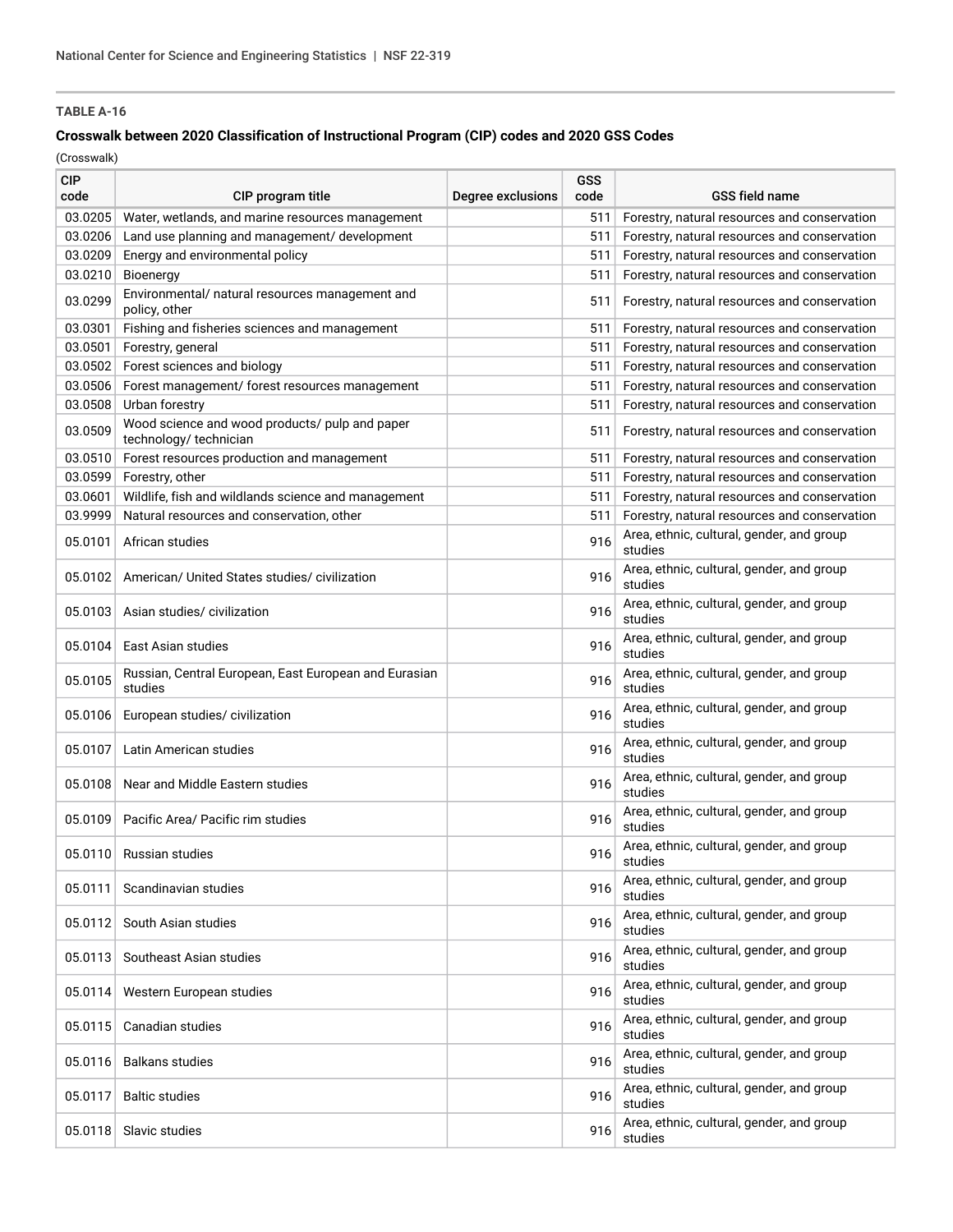### **Crosswalk between 2020 Classification of Instructional Program (CIP) codes and 2020 GSS Codes**

| <b>CIP</b><br>code | CIP program title                                                          | Degree exclusions | GSS<br>code | <b>GSS field name</b>                                |
|--------------------|----------------------------------------------------------------------------|-------------------|-------------|------------------------------------------------------|
| 05.0119            | Caribbean studies                                                          |                   | 916         | Area, ethnic, cultural, gender, and group<br>studies |
| 05.0120            | Ural-Altaic and Central Asian studies                                      |                   | 916         | Area, ethnic, cultural, gender, and group<br>studies |
| 05.0121            | Commonwealth studies                                                       |                   | 916         | Area, ethnic, cultural, gender, and group<br>studies |
| 05.0122            | Regional studies (U.S., Canadian, foreign)                                 |                   | 916         | Area, ethnic, cultural, gender, and group<br>studies |
| 05.0123            | Chinese studies                                                            |                   | 916         | Area, ethnic, cultural, gender, and group<br>studies |
| 05.0124            | French studies                                                             |                   | 916         | Area, ethnic, cultural, gender, and group<br>studies |
| 05.0125            | German studies                                                             |                   | 916         | Area, ethnic, cultural, gender, and group<br>studies |
| 05.0126            | Italian studies                                                            |                   | 916         | Area, ethnic, cultural, gender, and group<br>studies |
| 05.0127            | Japanese studies                                                           |                   | 916         | Area, ethnic, cultural, gender, and group<br>studies |
| 05.0128            | Korean studies                                                             |                   | 916         | Area, ethnic, cultural, gender, and group<br>studies |
| 05.0129            | Polish studies                                                             |                   | 916         | Area, ethnic, cultural, gender, and group<br>studies |
| 05.0130            | Spanish and Iberian studies                                                |                   | 916         | Area, ethnic, cultural, gender, and group<br>studies |
| 05.0131            | Tibetan studies                                                            |                   | 916         | Area, ethnic, cultural, gender, and group<br>studies |
| 05.0132            | Ukraine studies                                                            |                   | 916         | Area, ethnic, cultural, gender, and group<br>studies |
| 05.0133            | Irish studies                                                              |                   | 916         | Area, ethnic, cultural, gender, and group<br>studies |
| 05.0134            | Latin American and Caribbean studies                                       |                   | 916         | Area, ethnic, cultural, gender, and group<br>studies |
| 05.0135            | Appalachian studies                                                        |                   | 916         | Area, ethnic, cultural, gender, and group<br>studies |
| 05.0136            | Arctic studies                                                             |                   | 916         | Area, ethnic, cultural, gender, and group<br>studies |
|                    | 05.0199 Area studies, other                                                |                   | 916         | Area, ethnic, cultural, gender, and group<br>studies |
| 05.0200            | Ethnic studies                                                             |                   | 916         | Area, ethnic, cultural, gender, and group<br>studies |
| 05.0201            | African-american/ black studies                                            |                   | 916         | Area, ethnic, cultural, gender, and group<br>studies |
| 05.0202            | American indian/ native american studies                                   |                   | 916         | Area, ethnic, cultural, gender, and group<br>studies |
| 05.0203            | Hispanic-American, Puerto Rican, and Mexican-<br>American/ Chicano studies |                   | 916         | Area, ethnic, cultural, gender, and group<br>studies |
| 05.0206            | Asian-American studies                                                     |                   | 916         | Area, ethnic, cultural, gender, and group<br>studies |
| 05.0207            | Women's studies                                                            |                   | 916         | Area, ethnic, cultural, gender, and group<br>studies |
| 05.0208            | Gay/ lesbian studies                                                       |                   | 916         | Area, ethnic, cultural, gender, and group<br>studies |
| 05.0209            | Folklore studies                                                           |                   | 916         | Area, ethnic, cultural, gender, and group<br>studies |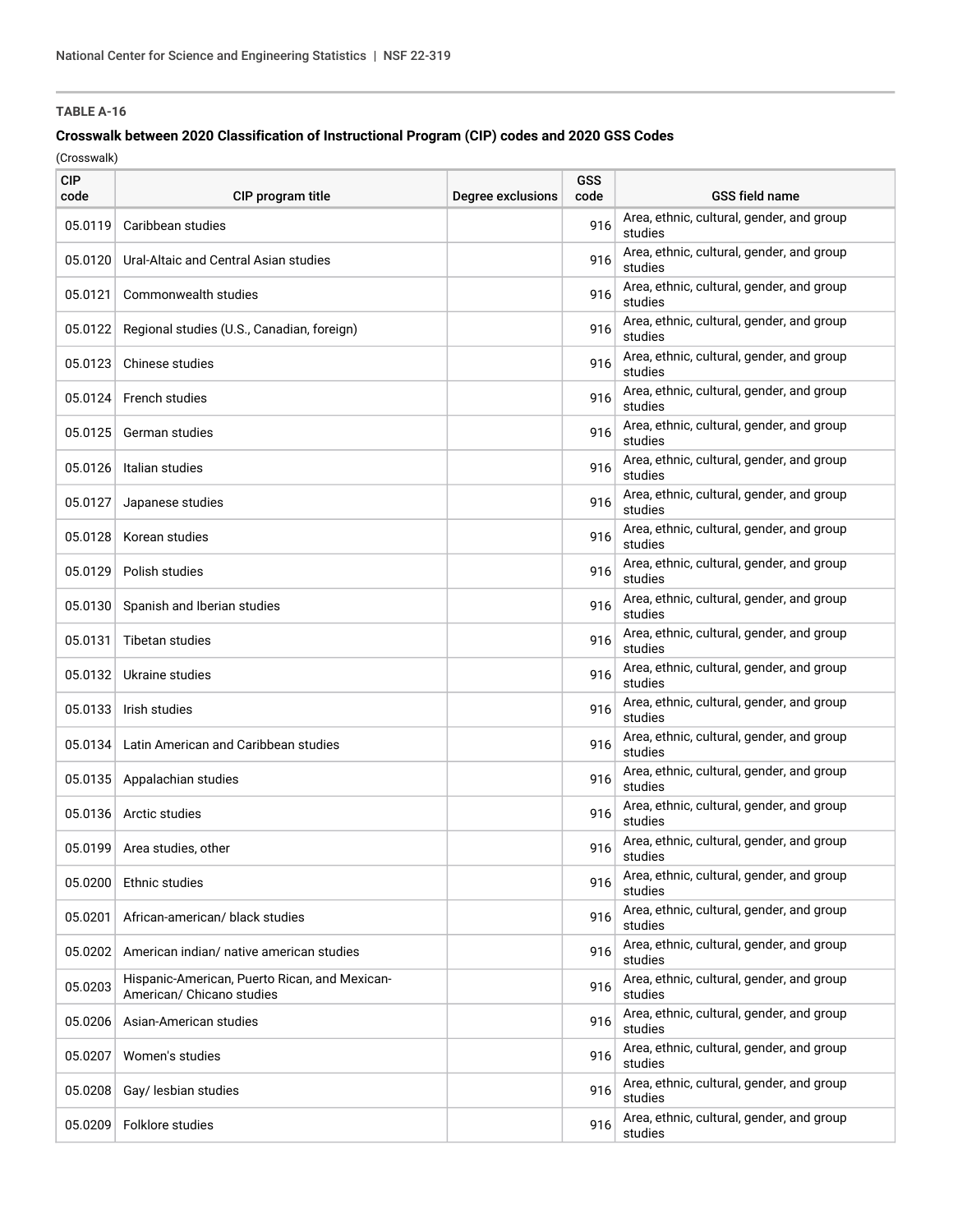### **Crosswalk between 2020 Classification of Instructional Program (CIP) codes and 2020 GSS Codes**

| <b>CIP</b><br>code | CIP program title                                                             | Degree exclusions | <b>GSS</b><br>code | <b>GSS field name</b>                                         |
|--------------------|-------------------------------------------------------------------------------|-------------------|--------------------|---------------------------------------------------------------|
| 05.0210            | Disability studies                                                            |                   | 916                | Area, ethnic, cultural, gender, and group<br>studies          |
| 05.0211            | Deaf studies                                                                  |                   | 916                | Area, ethnic, cultural, gender, and group<br>studies          |
| 05.0212            | Comparative group studies                                                     |                   | 916                | Area, ethnic, cultural, gender, and group<br>studies          |
| 05.0299            | Ethnic, cultural minority, gender, and group studies,<br>other                |                   | 916                | Area, ethnic, cultural, gender, and group<br>studies          |
| 05.9999            | Area, ethnic, cultural, gender, and group studies, other                      |                   | 916                | Area, ethnic, cultural, gender, and group<br>studies          |
| 11.0101            | Computer and information sciences, general                                    | DCS, MBA          | 411                | Computer and information science                              |
| 11.0102            | Artificial intelligence                                                       | DCS, MBA          | 416                | Artificial intelligence, informatics and cis<br>topics        |
| 11.0103            | Information technology                                                        | DCS, MBA          | 414                | Information technology                                        |
| 11.0104            | Informatics                                                                   | DCS, MBA          | 416                | Artificial intelligence, informatics and cis<br>topics        |
|                    | 11.0105 Human-centered technology design                                      | DCS, MBA          | 416                | Artificial intelligence, informatics and cis<br>topics        |
| 11.0199            | Computer and information sciences, other                                      | DCS, MBA          | 416                | Artificial intelligence, informatics and cis<br>topics        |
| 11.0401            | Information science/ studies                                                  | DCS, MBA          | 415                | Information science and studies                               |
| 11.0501            | Computer systems analysis/ analyst                                            | DCS, MBA          | 412                | Computer and information science, not<br>elsewhere classified |
| 11.0701            | Computer science                                                              | DCS, MBA          | 410                | Computer science                                              |
| 11.0802            | Data modeling/ warehousing and database<br>administration                     | DCS, MBA          | 412                | Computer and information science, not<br>elsewhere classified |
| 11.0803            | Computer graphics                                                             | DCS, MBA          | 412                | Computer and information science, not<br>elsewhere classified |
| 11.0804            | Modeling, virtual environments and simulation                                 | DCS, MBA          | 412                | Computer and information science, not<br>elsewhere classified |
| 11.0899            | Computer software and media applications, other                               | DCS, MBA          | 412                | Computer and information science, not<br>elsewhere classified |
| 11.0901            | Computer systems networking and telecommunications                            | DCS, MBA          | 412                | Computer and information science, not<br>elsewhere classified |
| 11.0902            | Cloud computing                                                               | DCS, MBA          | 412                | Computer and information science, not<br>elsewhere classified |
| 11.0999            | Computer systems networking and<br>telecommunications, other                  | DCS, MBA          | 412                | Computer and information science, not<br>elsewhere classified |
| 11.1003            | Computer and information systems security/ auditing/<br>information assurance | DCS, MBA          | 413                | Computer and information systems security                     |
| 11.1005            | Information technology project management                                     | DCS, MBA          | 412                | Computer and information science, not<br>elsewhere classified |
| 11.9999            | Computer and information sciences and support<br>services, other              | DCS, MBA          | 412                | Computer and information science, not<br>elsewhere classified |
| 14.0101            | Engineering, general                                                          |                   | 114                | Engineering, not elsewhere classified                         |
| 14.0103            | Applied engineering                                                           |                   | 114                | Engineering, not elsewhere classified                         |
| 14.0201            | Aerospace, aeronautical, and astronautical/space<br>engineering, general      |                   | 101                | Aerospace, aeronautical, and astronautical<br>engineering     |
| 14.0202            | Astronautical engineering                                                     |                   | 101                | Aerospace, aeronautical, and astronautical<br>engineering     |
| 14.0299            | Aerospace, aeronautical, and astronautical/space<br>engineering, other        |                   | 101                | Aerospace, aeronautical, and astronautical<br>engineering     |
| 14.0301            | Agricultural engineering                                                      |                   | 102                | Agricultural engineering                                      |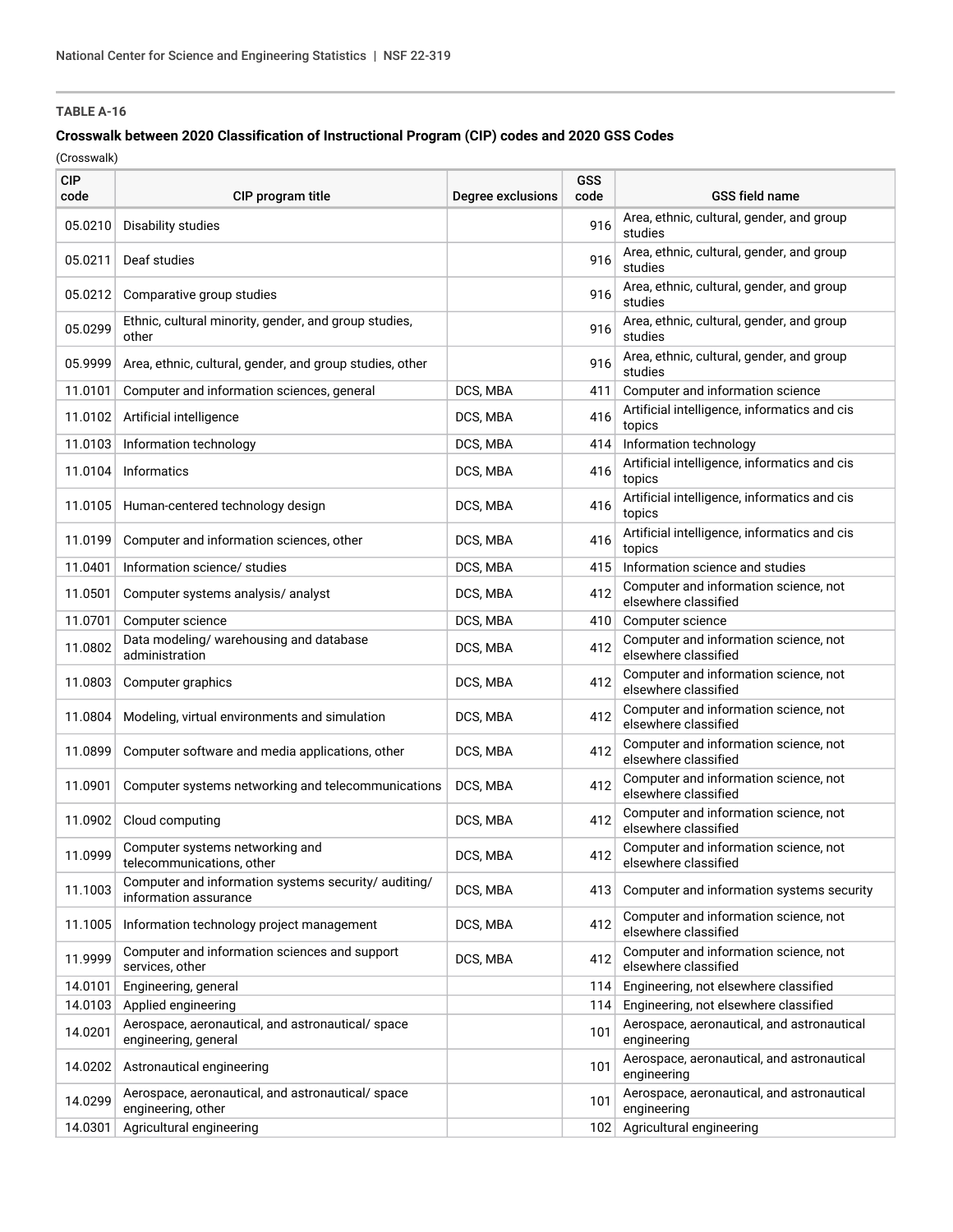### **Crosswalk between 2020 Classification of Instructional Program (CIP) codes and 2020 GSS Codes**

| <b>CIP</b><br>code | CIP program title                                                 | Degree exclusions | GSS<br>code | <b>GSS field name</b>                                                   |
|--------------------|-------------------------------------------------------------------|-------------------|-------------|-------------------------------------------------------------------------|
| 14.0401            | Architectural engineering                                         |                   | 117         | Architectural, environmental, construction and<br>surveying engineering |
| 14.0501            | Bioengineering and biomedical engineering                         |                   | 103         | Bioengineering and biomedical engineering                               |
| 14.0601            | Ceramic sciences and engineering                                  |                   | 110         | Metallurgical and materials engineering                                 |
| 14.0701            | Chemical engineering                                              |                   | 104         | Chemical engineering                                                    |
| 14.0702            | Chemical and biomolecular engineering                             |                   | 104         | Chemical engineering                                                    |
| 14.0799            | Chemical engineering, other                                       |                   | 104         | Chemical engineering                                                    |
| 14.0801            | Civil engineering, general                                        |                   | 105         | Civil engineering                                                       |
| 14.0802            | Geotechnical and geoenvironmental engineering                     |                   | 105         | Civil engineering                                                       |
| 14.0803            | Structural engineering                                            |                   | 105         | Civil engineering                                                       |
| 14.0804            | Transportation and highway engineering                            |                   | 105         | Civil engineering                                                       |
| 14.0805            | Water resources engineering                                       |                   | 105         | Civil engineering                                                       |
| 14.0899            | Civil engineering, other                                          |                   | 105         | Civil engineering                                                       |
| 14.0901            | Computer engineering                                              |                   | 118         | Computer engineering                                                    |
| 14.0902            | Computer hardware engineering                                     |                   | 118         | Computer engineering                                                    |
| 14.0903            | Computer software engineering                                     |                   | 118         | Computer engineering                                                    |
| 14.0999            | Computer engineering, other                                       |                   | 118         | Computer engineering                                                    |
| 14.1001            | Electrical and electronics engineering                            |                   | 106         | Electrical, electronics, and communications<br>engineering              |
| 14.1003            | Laser and optical engineering                                     |                   | 106         | Electrical, electronics, and communications<br>engineering              |
| 14.1004            | Telecommunications engineering                                    |                   | 106         | Electrical, electronics, and communications<br>engineering              |
| 14.1099            | Electrical, electronics, and communications engineering,<br>other |                   | 106         | Electrical, electronics, and communications<br>engineering              |
| 14.1101            | <b>Engineering mechanics</b>                                      |                   | 107         | Engineering mechanics, physics, and science                             |
| 14.1201            | Engineering physics/ applied physics                              |                   | 107         | Engineering mechanics, physics, and science                             |
| 14.1301            | Engineering science                                               |                   | 107         | Engineering mechanics, physics, and science                             |
| 14.1401            | Environmental/ environmental health engineering                   |                   | 117         | Architectural, environmental, construction and<br>surveying engineering |
| 14.1801            | Materials engineering                                             |                   | 110         | Metallurgical and materials engineering                                 |
| 14.1901            | Mechanical engineering                                            |                   | 109         | Mechanical engineering                                                  |
| 14.2001            | Metallurgical engineering                                         |                   | 110         | Metallurgical and materials engineering                                 |
| 14.2101            | Mining and mineral engineering                                    |                   | 111         | Mining and mineral engineering                                          |
| 14.2201            | Naval architecture and marine engineering                         |                   | 114         | Engineering, not elsewhere classified                                   |
| 14.2301            | Nuclear engineering                                               |                   | 112         | Nuclear engineering                                                     |
| 14.2401            | Ocean engineering                                                 |                   | 114         | Engineering, not elsewhere classified                                   |
| 14.2501            | Petroleum engineering                                             |                   | 113         | Petroleum engineering                                                   |
| 14.2701            | Systems engineering                                               |                   | 119         | Systems engineering and operations research                             |
| 14.2801            | Textile sciences and engineering                                  |                   | 110         | Metallurgical and materials engineering                                 |
| 14.3201            | Polymer/ plastics engineering                                     |                   | 104         | Chemical engineering                                                    |
| 14.3301            | Construction engineering                                          |                   | 117         | Architectural, environmental, construction and<br>surveying engineering |
| 14.3401            | Forest engineering                                                |                   | 114         | Engineering, not elsewhere classified                                   |
| 14.3501            | Industrial engineering                                            |                   | 108         | Industrial and manufacturing engineering                                |
| 14.3601            | Manufacturing engineering                                         |                   | 108         | Industrial and manufacturing engineering                                |
| 14.3701            | Operations research                                               |                   | 119         | Systems engineering and operations research                             |
| 14.3801            | Surveying engineering                                             |                   | 117         | Architectural, environmental, construction and<br>surveying engineering |
| 14.3901            | Geological/ geophysical engineering                               |                   | 111         | Mining and mineral engineering                                          |
| 14.4001            | Paper science and engineering                                     |                   | 104         | Chemical engineering                                                    |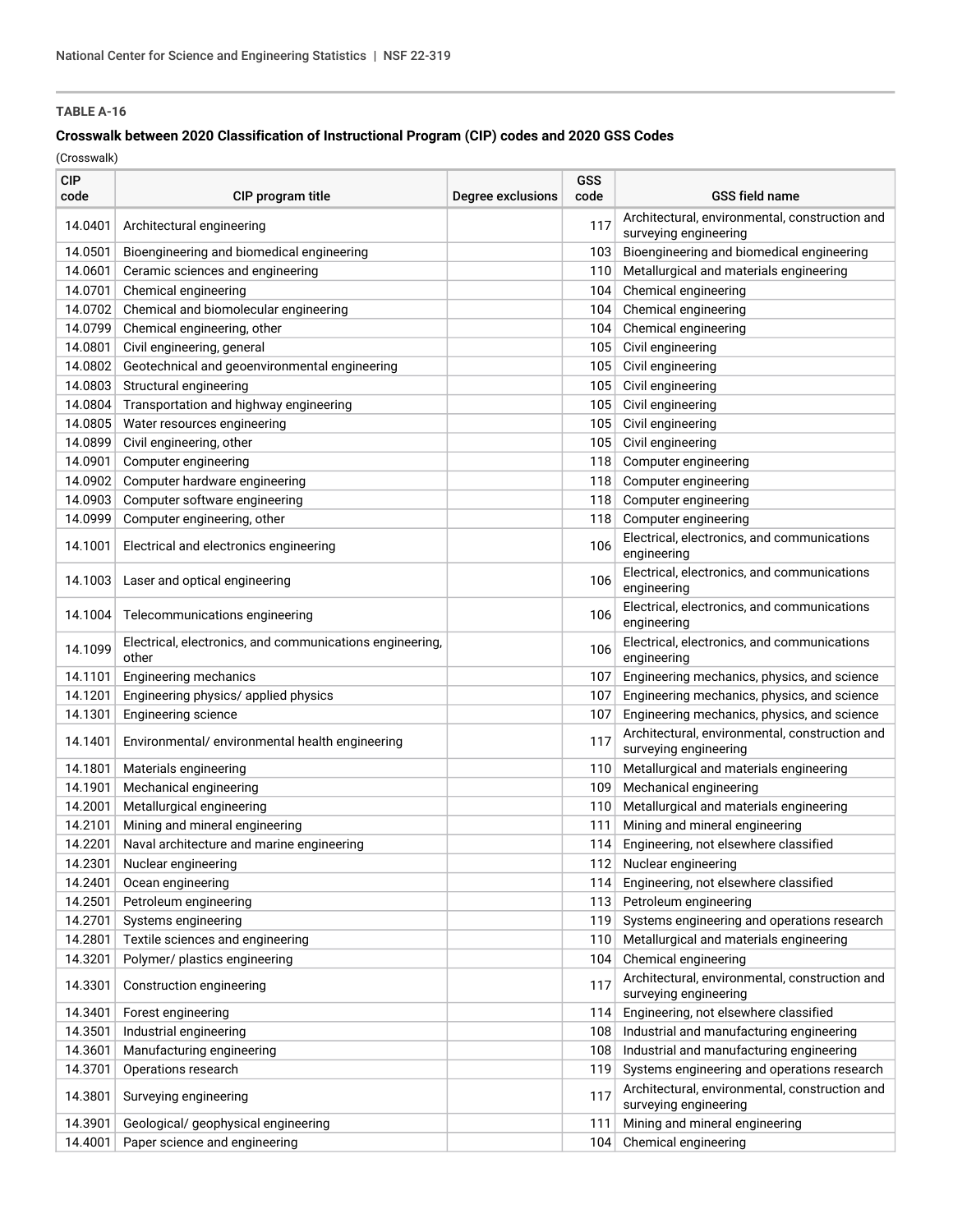### **Crosswalk between 2020 Classification of Instructional Program (CIP) codes and 2020 GSS Codes**

| <b>CIP</b><br>code | CIP program title                                                            | Degree exclusions | GSS<br>code | <b>GSS field name</b>                          |
|--------------------|------------------------------------------------------------------------------|-------------------|-------------|------------------------------------------------|
| 14.4101            | Electromechanical engineering                                                |                   | 109         | Mechanical engineering                         |
| 14.4201            | Mechatronics, robotics, and automation engineering                           |                   | 109         | Mechanical engineering                         |
| 14.4301            | Biochemical engineering                                                      |                   | 104         | Chemical engineering                           |
| 14.4401            | Engineering chemistry                                                        |                   | 104         | Chemical engineering                           |
| 14.4501            | Biological/ biosystems engineering                                           |                   | 115         | Biological and biosystems engineering          |
|                    |                                                                              |                   |             | Electrical, electronics, and communications    |
| 14.4701            | Electrical and computer engineering                                          |                   | 106         | engineering                                    |
| 14.4801            | Energy systems engineering, general                                          |                   | 114         | Engineering, not elsewhere classified          |
| 14.4802            | Power plant engineering                                                      |                   | 114         | Engineering, not elsewhere classified          |
| 14.4899            | Energy systems engineering, other                                            |                   | 114         | Engineering, not elsewhere classified          |
| 14.9999            | Engineering, other                                                           |                   | 114         | Engineering, not elsewhere classified          |
| 15.1502            | Engineering design                                                           |                   | 114         | Engineering, not elsewhere classified          |
| 15.1601            | Nanotechnology                                                               |                   | 116         | Nanotechnology                                 |
| 16.0102            | Linguistics                                                                  |                   | 906         | Linguistics                                    |
| 16.0105            | Applied linguistics                                                          |                   | 906         | Linguistics                                    |
| 16.0199            | Linguistic, comparative, and related language studies<br>and services, other |                   | 906         | Linguistics                                    |
| 19.0701            | Human development and family studies, general                                |                   | 915         | Human development                              |
| 19.0702            | Adult development and aging                                                  |                   | 915         | Human development                              |
| 19.0706            | Child development                                                            |                   | 915         | Human development                              |
| 26.0101            | Biology/ biological sciences, general                                        |                   | 603         | Biology                                        |
| 26.0102            | Biomedical sciences, general                                                 |                   | 623         | <b>Biomedical sciences</b>                     |
| 26.0202            | Biochemistry                                                                 |                   | 602         | Biochemistry                                   |
| 26.0203            | <b>Biophysics</b>                                                            |                   | 605         | Biophysics                                     |
| 26.0204            | Molecular biology                                                            |                   | 622         | Molecular biology                              |
| 26.0205            | Molecular biochemistry                                                       |                   | 602         | Biochemistry                                   |
| 26.0206            | Molecular biophysics                                                         |                   | 605         | Biophysics                                     |
| 26.0207            | Structural biology                                                           |                   | 622         | Molecular biology                              |
| 26.0208            | Photobiology                                                                 |                   | 622         | Molecular biology                              |
| 26.0209            | Radiation biology/ radiobiology                                              |                   | 622         | Molecular biology                              |
| 26.0210            | Biochemistry and molecular biology                                           |                   | 602         | Biochemistry                                   |
| 26.0299            | Biochemistry, biophysics and molecular biology, other                        |                   | 602         | Biochemistry                                   |
| 26.0301            | Botany/ plant biology                                                        |                   | 606         | Botany and plant biology                       |
| 26.0305            | Plant pathology/ phytopathology                                              |                   | 606         | Botany and plant biology                       |
| 26.0307            | Plant physiology                                                             |                   | 606         | Botany and plant biology                       |
| 26.0308            | Plant molecular biology                                                      |                   | 606         | Botany and plant biology                       |
| 26.0399            | Botany/ plant biology, other                                                 |                   | 606         | Botany and plant biology                       |
| 26.0401            | Cell/ cellular biology and histology                                         |                   | 619         | Cell, cellular biology and anatomical sciences |
| 26.0403            | Anatomy                                                                      |                   | 619         | Cell, cellular biology and anatomical sciences |
| 26.0404            | Developmental biology and embryology                                         |                   | 619         | Cell, cellular biology and anatomical sciences |
| 26.0406            | Cell/ cellular and molecular biology                                         |                   | 619         | Cell, cellular biology and anatomical sciences |
| 26.0407            | Cell biology and anatomy                                                     |                   | 619         | Cell, cellular biology and anatomical sciences |
| 26.0499            | Cell/ cellular biology and anatomical sciences, other                        |                   | 619         | Cell, cellular biology and anatomical sciences |
| 26.0502            | Microbiology, general                                                        |                   | 611         | Microbiological sciences and immunology        |
| 26.0503            | Medical microbiology and bacteriology                                        |                   | 611         | Microbiological sciences and immunology        |
| 26.0504            | Virology                                                                     |                   | 611         | Microbiological sciences and immunology        |
| 26.0505            | Parasitology                                                                 |                   | 611         | Microbiological sciences and immunology        |
| 26.0506            | Mycology                                                                     |                   | 611         | Microbiological sciences and immunology        |
| 26.0507            | Immunology                                                                   |                   | 611         | Microbiological sciences and immunology        |
| 26.0508            | Microbiology and immunology                                                  |                   | 611         | Microbiological sciences and immunology        |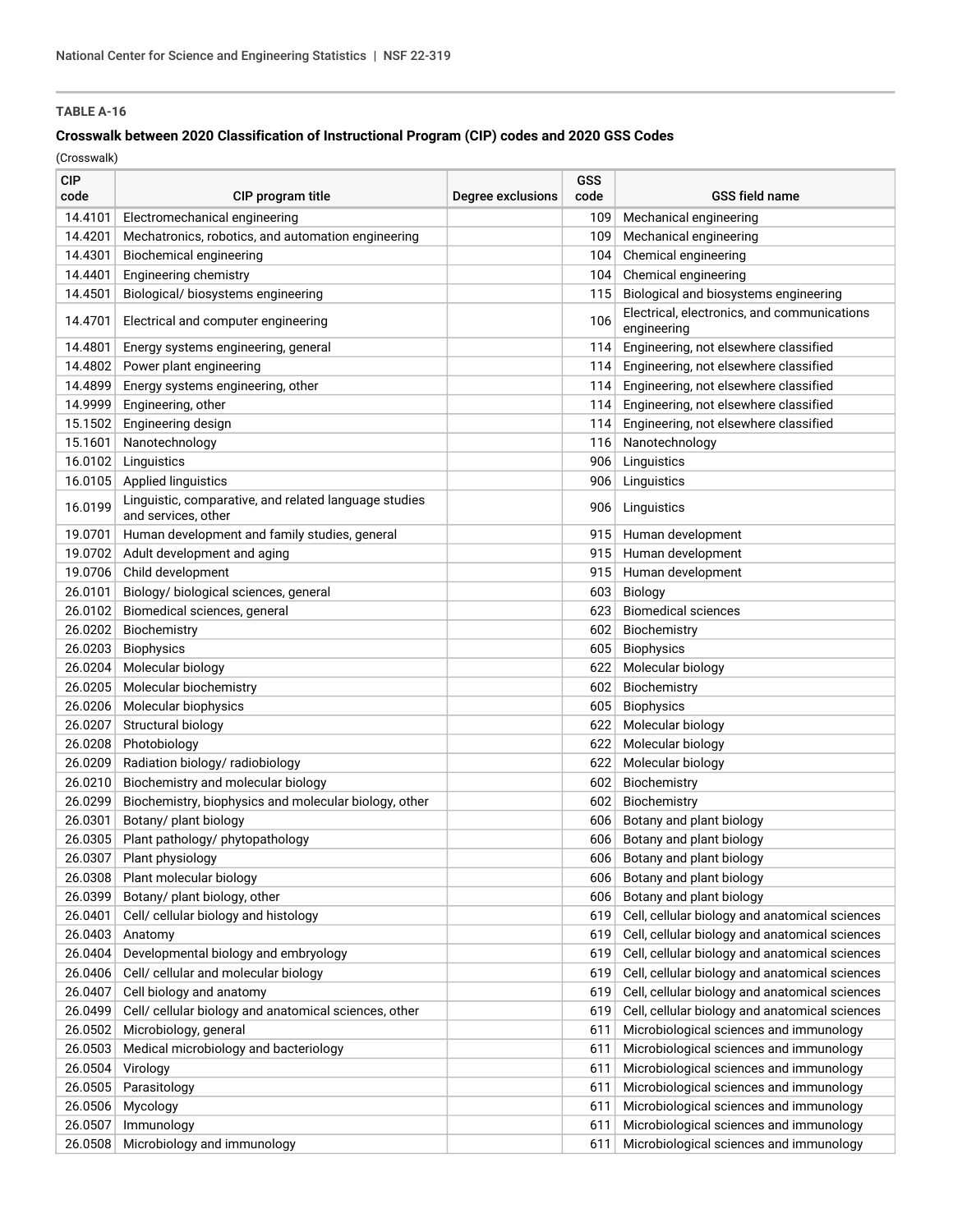### **Crosswalk between 2020 Classification of Instructional Program (CIP) codes and 2020 GSS Codes**

| <b>CIP</b><br>code | CIP program title                                  | Degree exclusions | GSS<br>code | <b>GSS field name</b>                   |
|--------------------|----------------------------------------------------|-------------------|-------------|-----------------------------------------|
| 26.0509            | Infectious disease and global health               |                   | 611         | Microbiological sciences and immunology |
| 26.0599            | Microbiological sciences and immunology, other     |                   | 611         | Microbiological sciences and immunology |
| 26.0701            | Zoology/ animal biology                            |                   | 616         | Zoology and animal biology              |
| 26.0702            | Entomology                                         |                   | 616         | Zoology and animal biology              |
| 26.0707            | Animal physiology                                  |                   | 616         | Zoology and animal biology              |
| 26.0708            | Animal behavior and ethology                       |                   | 616         | Zoology and animal biology              |
| 26.0709            | Wildlife biology                                   |                   | 616         | Zoology and animal biology              |
| 26.0799            | Zoology/ animal biology, other                     |                   | 616         | Zoology and animal biology              |
| 26.0801            | Genetics, general                                  |                   | 610         | Genetics                                |
| 26.0802            | Molecular genetics                                 |                   | 610         | Genetics                                |
| 26.0803            | Microbial and eukaryotic genetics                  |                   | 610         | Genetics                                |
| 26.0804            | Animal genetics                                    |                   | 610         | Genetics                                |
| 26.0805            | Plant genetics                                     |                   | 610         | Genetics                                |
| 26.0806            | Human/ medical genetics                            |                   | 610         | Genetics                                |
| 26.0807            | Genome sciences/ genomics                          |                   | 610         | Genetics                                |
| 26.0899            | Genetics, other                                    |                   | 610         | Genetics                                |
| 26.0901            | Physiology, general                                |                   | 615         | Physiology                              |
| 26.0902            | Molecular physiology                               |                   | 615         | Physiology                              |
| 26.0903            | Cell physiology                                    |                   | 615         | Physiology                              |
| 26.0904            | Endocrinology                                      |                   | 615         | Physiology                              |
| 26.0905            | Reproductive biology                               |                   | 615         | Physiology                              |
| 26.0907            | Cardiovascular science                             |                   | 615         | Physiology                              |
| 26.0908            | Exercise physiology and kinesiology                |                   | 615         | Physiology                              |
| 26.0909            | Vision science/ physiological optics               |                   | 615         | Physiology                              |
| 26.0910            | Pathology/ experimental pathology                  |                   | 613         | Pathology/experimental pathology        |
| 26.0911            | Oncology and cancer biology                        |                   | 615         | Physiology                              |
| 26.0912            | Aerospace physiology and medicine                  |                   | 615         | Physiology                              |
| 26.0913            | Biomechanics                                       |                   | 615         | Physiology                              |
| 26.0999            | Physiology, pathology, and related sciences, other |                   | 615         | Physiology                              |
| 26.1001            | Pharmacology                                       |                   | 614         | Pharmacology and toxicology             |
| 26.1002            | Molecular pharmacology                             |                   | 614         | Pharmacology and toxicology             |
| 26.1003            | Neuropharmacology                                  |                   | 614         | Pharmacology and toxicology             |
| 26.1004            | Toxicology                                         |                   | 614         | Pharmacology and toxicology             |
| 26.1005            | Molecular toxicology                               |                   | 614         | Pharmacology and toxicology             |
|                    | 26.1006 Environmental toxicology                   |                   | 614         | Pharmacology and toxicology             |
|                    | 26.1007 Pharmacology and toxicology                |                   |             | 614 Pharmacology and toxicology         |
| 26.1099            | Pharmacology and toxicology, other                 |                   | 614         | Pharmacology and toxicology             |
| 26.1101            | Biometry/biometrics                                |                   | 618         | <b>Biostatistics and bioinformatics</b> |
| 26.1102            | <b>Biostatistics</b>                               |                   | 618         | Biostatistics and bioinformatics        |
| 26.1103            | <b>Bioinformatics</b>                              |                   | 618         | Biostatistics and bioinformatics        |
| 26.1104            | Computational biology                              |                   | 618         | Biostatistics and bioinformatics        |
|                    | Biomathematics, bioinformatics, and computational  |                   |             |                                         |
| 26.1199            | biology, other                                     |                   | 618         | <b>Biostatistics and bioinformatics</b> |
| 26.1201            | Biotechnology                                      |                   | 624         | Biotechnology                           |
| 26.1301            | Ecology                                            |                   | 620         | Ecology and population biology          |
| 26.1302            | Marine biology and biological oceanography         |                   | 303         | Ocean and marine sciences               |
| 26.1303            | Evolutionary biology                               |                   | 620         | Ecology and population biology          |
| 26.1304            | Aquatic biology/ limnology                         |                   | 620         | Ecology and population biology          |
| 26.1305            | Environmental biology                              |                   | 620         | Ecology and population biology          |
| 26.1306            | Population biology                                 |                   | 620         | Ecology and population biology          |
|                    |                                                    |                   |             |                                         |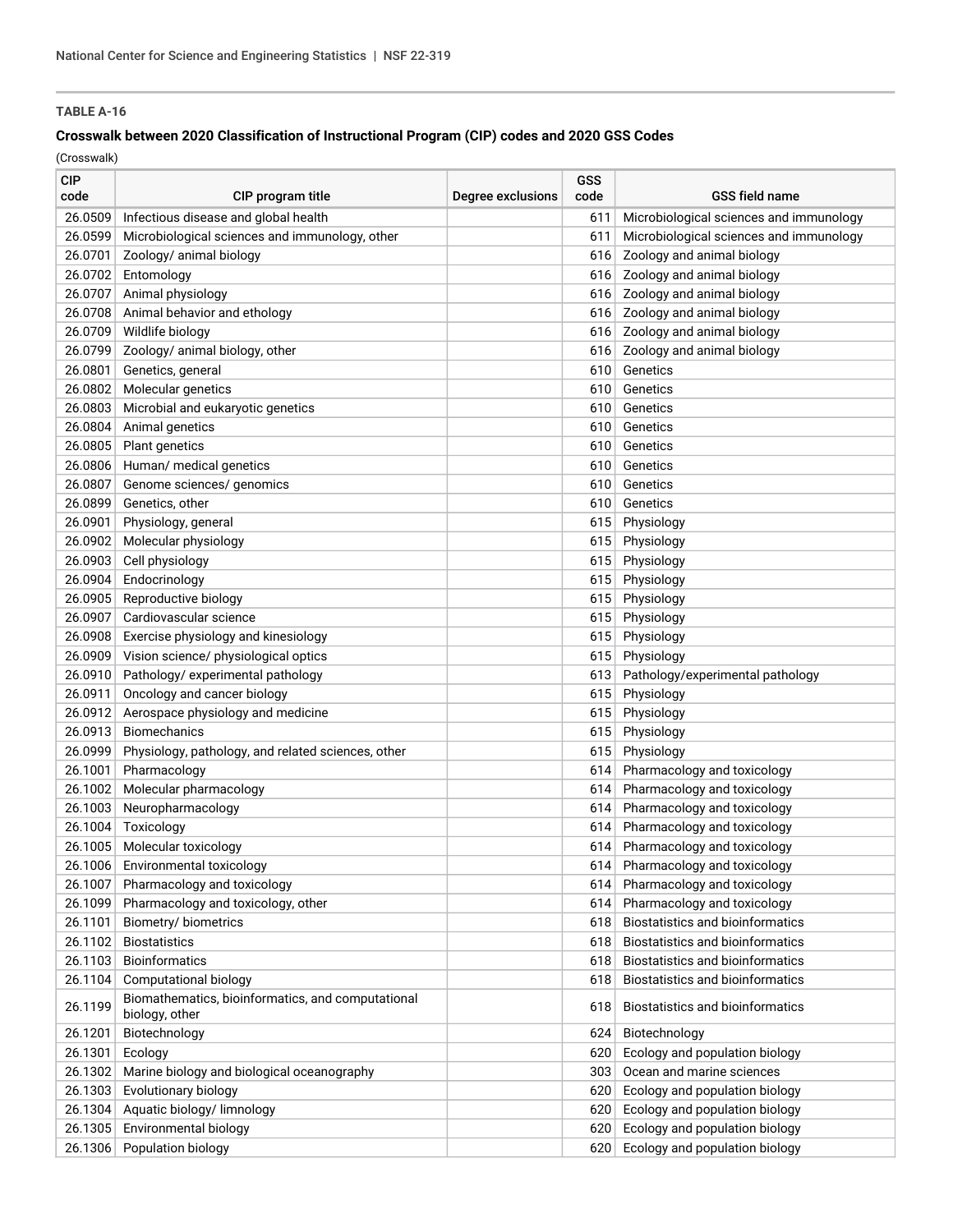### **Crosswalk between 2020 Classification of Instructional Program (CIP) codes and 2020 GSS Codes**

| <b>CIP</b><br>code | CIP program title                                                | Degree exclusions | GSS<br>code | <b>GSS field name</b>                                                                              |
|--------------------|------------------------------------------------------------------|-------------------|-------------|----------------------------------------------------------------------------------------------------|
| 26.1307            | Conservation biology                                             |                   | 620         | Ecology and population biology                                                                     |
| 26.1308            | Systematic biology/ biological systematics                       |                   | 620         | Ecology and population biology                                                                     |
| 26.1309            | Epidemiology                                                     |                   | 621         | Epidemiology                                                                                       |
| 26.1310            | Ecology and evolutionary biology                                 |                   | 620         | Ecology and population biology                                                                     |
| 26.1311            | Epidemiology and biostatistics                                   |                   | 621         | Epidemiology                                                                                       |
| 26.1399            | Ecology, evolution, systematics and population biology,<br>other |                   | 620         | Ecology and population biology                                                                     |
| 26.1401            | Molecular medicine                                               |                   | 617         | Biological and biomedical sciences, not<br>elsewhere classified                                    |
| 26.1501            | Neuroscience                                                     |                   | 950         | Neurobiology and neuroscience                                                                      |
| 26.1502            | Neuroanatomy                                                     |                   | 950         | Neurobiology and neuroscience                                                                      |
| 26.1503            | Neurobiology and anatomy                                         |                   | 950         | Neurobiology and neuroscience                                                                      |
| 26.1504            | Neurobiology and behavior                                        |                   | 950         | Neurobiology and neuroscience                                                                      |
| 26.1599            | Neurobiology and neurosciences, other                            |                   | 950         | Neurobiology and neuroscience                                                                      |
| 26.9999            | Biological and biomedical sciences, other                        |                   | 617         | Biological and biomedical sciences, not<br>elsewhere classified                                    |
| 27.0101            | Mathematics, general                                             |                   | 405         | <b>Mathematics</b>                                                                                 |
| 27.0102            | Algebra and number theory                                        |                   | 405         | <b>Mathematics</b>                                                                                 |
| 27.0103            | Analysis and functional analysis                                 |                   | 405         | <b>Mathematics</b>                                                                                 |
| 27.0104            | Geometry/ geometric analysis                                     |                   | 405         | <b>Mathematics</b>                                                                                 |
| 27.0105            | Topology and foundations                                         |                   | 405         | Mathematics                                                                                        |
| 27.0199            | Mathematics, other                                               |                   | 405         | <b>Mathematics</b>                                                                                 |
| 27.0301            | Applied mathematics, general                                     |                   | 404         | Applied mathematics                                                                                |
| 27.0303            | Computational mathematics                                        |                   | 404         | Applied mathematics                                                                                |
| 27.0304            | Computational and applied mathematics                            |                   | 404         | Applied mathematics                                                                                |
| 27.0305            | <b>Financial mathematics</b>                                     |                   | 404         | Applied mathematics                                                                                |
| 27.0306            | Mathematical biology                                             |                   | 404         | Applied mathematics                                                                                |
| 27.0399            | Applied mathematics, other                                       |                   | 404         | Applied mathematics                                                                                |
| 27.0501            | Statistics, general                                              |                   | 403         | <b>Statistics</b>                                                                                  |
| 27.0502            | Mathematical statistics and probability                          |                   | 403         | <b>Statistics</b>                                                                                  |
| 27.0503            | Mathematics and statistics                                       |                   | 403         | <b>Statistics</b>                                                                                  |
| 27.0599            | Statistics, other                                                |                   | 403         | <b>Statistics</b>                                                                                  |
| 27.0601            | Applied statistics, general                                      |                   | 403         | <b>Statistics</b>                                                                                  |
| 27.9999            | Mathematics and statistics, other                                |                   | 403         | <b>Statistics</b>                                                                                  |
| 30.0101            | Biological and physical sciences                                 |                   | 982         | Biological and physical sciences                                                                   |
| 30.0501            | Peace studies and conflict resolution                            |                   | 980         | Multidisciplinary and interdisciplinary studies                                                    |
| 30.0601            | Systems science and theory                                       |                   | 980         | Multidisciplinary and interdisciplinary studies                                                    |
| 30.0801            | Mathematics and computer science                                 |                   | 980         | Multidisciplinary and interdisciplinary studies                                                    |
| 30.1001            | Biopsychology                                                    |                   | 980         | Multidisciplinary and interdisciplinary studies                                                    |
| 30.1101            | Gerontology                                                      |                   | 980         | Multidisciplinary and interdisciplinary studies                                                    |
| 30.1501            | Science, technology and society                                  |                   | 980         | Multidisciplinary and interdisciplinary studies                                                    |
|                    |                                                                  |                   |             |                                                                                                    |
| 30.1601            | Accounting and computer science                                  |                   | 980         | Multidisciplinary and interdisciplinary studies<br>Multidisciplinary and interdisciplinary studies |
| 30.1701            | Behavioral sciences                                              |                   | 980         |                                                                                                    |
| 30.1801            | Natural sciences                                                 |                   | 980         | Multidisciplinary and interdisciplinary studies                                                    |
| 30.1901            | <b>Nutrition sciences</b>                                        |                   | 612         | Nutrition science                                                                                  |
| 30.2001            | International/ globalization studies                             |                   | 983         | International and global studies                                                                   |
| 30.2101            | Holocaust and related studies                                    |                   | 980         | Multidisciplinary and interdisciplinary studies                                                    |
| 30.2301            | Intercultural/ multicultural and diversity studies               |                   | 980         | Multidisciplinary and interdisciplinary studies                                                    |
| 30.2501            | Cognitive science, general                                       |                   | 980         | Multidisciplinary and interdisciplinary studies                                                    |
| 30.2599            | Cognitive science, other                                         |                   | 980         | Multidisciplinary and interdisciplinary studies                                                    |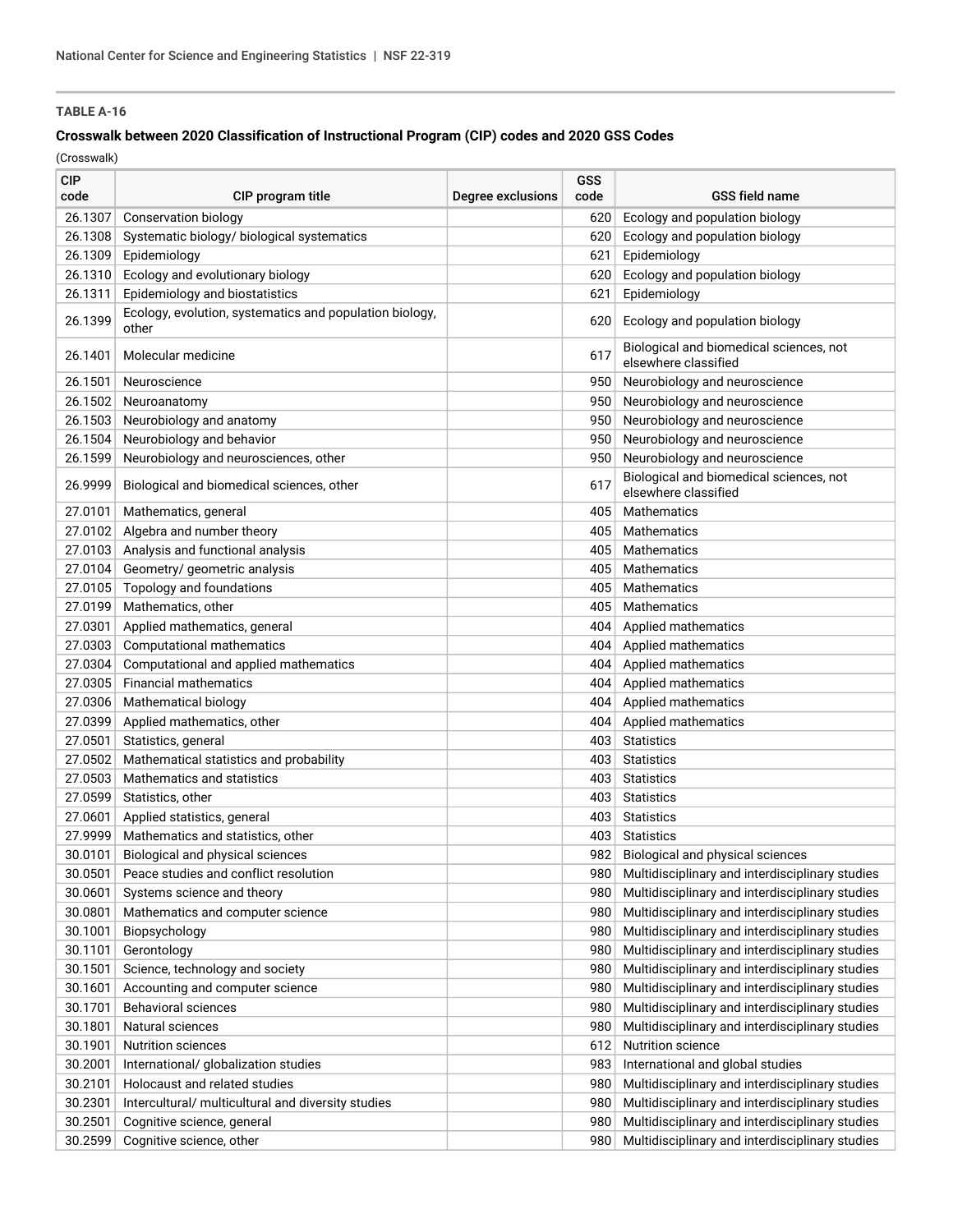### **Crosswalk between 2020 Classification of Instructional Program (CIP) codes and 2020 GSS Codes**

| <b>CIP</b><br>code | CIP program title                             | Degree exclusions | GSS<br>code | <b>GSS field name</b>                                |
|--------------------|-----------------------------------------------|-------------------|-------------|------------------------------------------------------|
| 30.2701            | Human biology                                 |                   | 980         | Multidisciplinary and interdisciplinary studies      |
| 30.3001            | Computational science                         |                   | 981         | Computational science                                |
| 30.3101            | Human computer interaction                    |                   | 980         | Multidisciplinary and interdisciplinary studies      |
| 30.3201            | Marine sciences                               |                   | 303         | Ocean and marine sciences                            |
| 30.3401            | Anthrozoology                                 |                   | 980         | Multidisciplinary and interdisciplinary studies      |
| 30.3501            | Climate science                               |                   | 980         | Multidisciplinary and interdisciplinary studies      |
| 30.3601            | Cultural studies and comparative literature   |                   | 916         | Area, ethnic, cultural, gender, and group<br>studies |
| 30.3701            | Design for human health                       |                   | 722         | Health-related, not elsewhere classified             |
| 30.3801            | Earth systems science                         |                   | 302         | Geological and earth sciences                        |
| 30.3901            | Economics and computer science                |                   | 980         | Multidisciplinary and interdisciplinary studies      |
| 30.4001            | Economics and foreign language/ literature    |                   | 903         | Economics                                            |
| 30.4101            | Environmental geosciences                     |                   | 980         | Multidisciplinary and interdisciplinary studies      |
| 30.4201            | Geoarchaeology                                |                   | 980         | Multidisciplinary and interdisciplinary studies      |
| 30.4301            | Geobiology                                    |                   | 980         | Multidisciplinary and interdisciplinary studies      |
| 30.4401            | Geography and environmental studies           |                   | 980         | Multidisciplinary and interdisciplinary studies      |
| 30.4701            | Linguistics and anthropology                  |                   | 910         | Social sciences, not elsewhere classified            |
| 30.4801            | Linguistics and computer science              |                   | 980         | Multidisciplinary and interdisciplinary studies      |
| 30.4901            | Mathematical economics                        |                   | 980         | Multidisciplinary and interdisciplinary studies      |
| 30.5001            | Mathematics and atmospheric/ oceanic science  |                   | 303         | Ocean and marine sciences                            |
| 30.5101            | Philosophy, politics, and economics           |                   | 910         | Social sciences, not elsewhere classified            |
| 30.5301            | Thanatology                                   |                   | 980         | Multidisciplinary and interdisciplinary studies      |
| 30.7001            | Data science, general                         | <b>MBA</b>        | 984         | Data science and data analytics                      |
| 30.7099            | Data science, other                           | <b>MBA</b>        | 984         | Data science and data analytics                      |
| 30.7101            | Data analytics, general                       | <b>MBA</b>        | 984         | Data science and data analytics                      |
| 30.7103            | Data visualization                            | <b>MBA</b>        | 984         | Data science and data analytics                      |
| 30.7199            | Data analytics, other                         | MBA               | 984         | Data science and data analytics                      |
| 31.0505            | Exercise science and kinesiology              |                   | 724         | Kinesiology and exercise science                     |
| 38.0102            | Logic                                         |                   | 405         | Mathematics                                          |
| 40.0101            | Physical sciences, general                    |                   | 204         | Physical sciences, not elsewhere classified          |
| 40.0201            | Astronomy                                     |                   | 201         | Astronomy and astrophysics                           |
| 40.0202            | Astrophysics                                  |                   | 201         | Astronomy and astrophysics                           |
| 40.0203            | Planetary astronomy and science               |                   | 201         | Astronomy and astrophysics                           |
| 40.0299            | Astronomy and astrophysics, other             |                   | 201         | Astronomy and astrophysics                           |
| 40.0401            | Atmospheric sciences and meteorology, general |                   | 301         | Atmospheric sciences and meteorology                 |
| 40.0402            | Atmospheric chemistry and climatology         |                   | 301         | Atmospheric sciences and meteorology                 |
| 40.0403            | Atmospheric physics and dynamics              |                   | 301         | Atmospheric sciences and meteorology                 |
|                    |                                               |                   |             |                                                      |
| 40.0404            | Meteorology                                   |                   | 301         | Atmospheric sciences and meteorology                 |
| 40.0499            | Atmospheric sciences and meteorology, other   |                   | 301         | Atmospheric sciences and meteorology                 |
| 40.0501            | Chemistry, general                            |                   | 202         | Chemistry                                            |
| 40.0502            | Analytical chemistry                          |                   | 202         | Chemistry                                            |
| 40.0503            | Inorganic chemistry                           |                   | 202         | Chemistry                                            |
| 40.0504            | Organic chemistry                             |                   | 202         | Chemistry                                            |
| 40.0506            | Physical chemistry                            |                   | 202         | Chemistry                                            |
| 40.0507            | Polymer chemistry                             |                   | 202         | Chemistry                                            |
| 40.0508            | Chemical physics                              |                   | 202         | Chemistry                                            |
| 40.0509            | Environmental chemistry                       |                   | 202         | Chemistry                                            |
| 40.0510            | Forensic chemistry                            |                   | 202         | Chemistry                                            |
| 40.0511            | Theoretical chemistry                         |                   | 202         | Chemistry                                            |
| 40.0512            | Cheminformatics/ chemistry informatics        |                   | 202         | Chemistry                                            |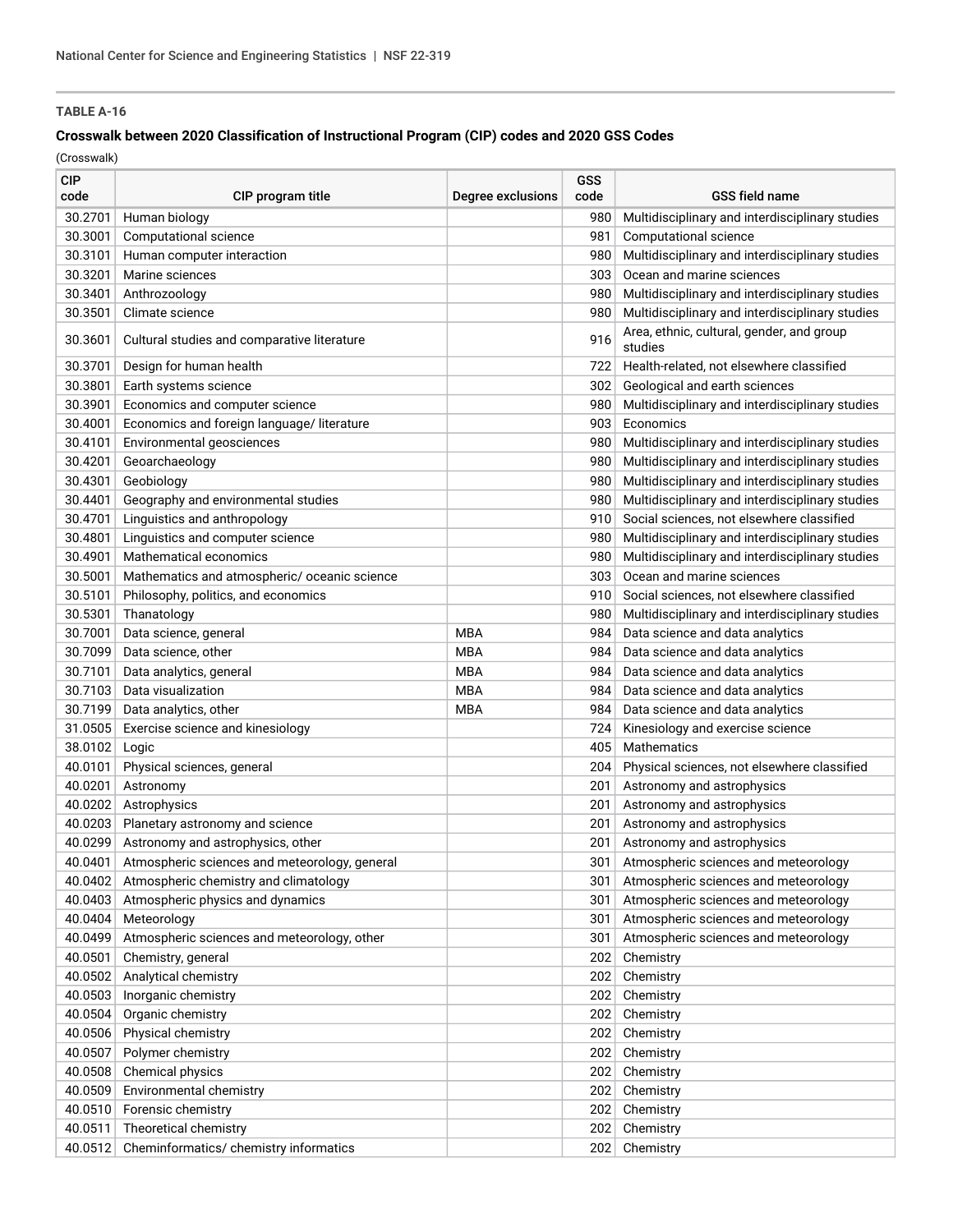### **Crosswalk between 2020 Classification of Instructional Program (CIP) codes and 2020 GSS Codes**

| <b>CIP</b><br>code | CIP program title                                   | Degree exclusions | GSS<br>code | GSS field name                              |
|--------------------|-----------------------------------------------------|-------------------|-------------|---------------------------------------------|
| 40.0599            | Chemistry, other                                    |                   | 202         | Chemistry                                   |
| 40.0601            | Geology/ earth science, general                     |                   | 302         | Geological and earth sciences               |
| 40.0602            | Geochemistry                                        |                   | 302         | Geological and earth sciences               |
| 40.0603            | Geophysics and seismology                           |                   | 302         | Geological and earth sciences               |
| 40.0604            | Paleontology                                        |                   | 302         | Geological and earth sciences               |
| 40.0605            | Hydrology and water resources science               |                   | 302         | Geological and earth sciences               |
| 40.0606            | Geochemistry and petrology                          |                   | 302         | Geological and earth sciences               |
| 40.0607            | Oceanography, chemical and physical                 |                   | 303         | Ocean and marine sciences                   |
| 40.0699            | Geological and earth sciences/ geosciences, other   |                   | 302         | Geological and earth sciences               |
| 40.0801            | Physics, general                                    |                   | 203         | Physics                                     |
| 40.0802            | Atomic/ molecular physics                           |                   | 203         | Physics                                     |
| 40.0804            | Elementary particle physics                         |                   | 203         | Physics                                     |
| 40.0805            | Plasma and high-temperature physics                 |                   | 203         | Physics                                     |
| 40.0806            | Nuclear physics                                     |                   | 203         | Physics                                     |
| 40.0807            | Optics/ optical sciences                            |                   | 203         | Physics                                     |
| 40.0808            | Condensed matter and materials physics              |                   | 203         | Physics                                     |
| 40.0809            | Acoustics                                           |                   | 203         | Physics                                     |
| 40.0810            | Theoretical and mathematical physics                |                   | 203         | Physics                                     |
| 40.0899            | Physics, other                                      |                   | 203         | Physics                                     |
| 40.1001            | Materials science                                   |                   | 205         | Materials sciences                          |
| 40.1002            | Materials chemistry                                 |                   | 205         | Materials sciences                          |
| 40.1099            | Materials sciences, other                           |                   | 205         | Materials sciences                          |
| 40.1101            | Physics and astronomy                               |                   | 204         | Physical sciences, not elsewhere classified |
| 40.9999            | Physical sciences, other                            |                   | 204         | Physical sciences, not elsewhere classified |
| 42.0101            | Psychology, general                                 | PsyD              | 801         | Psychology, general                         |
| 42.2701            | Cognitive psychology and psycholinguistics          | PsyD              | 805         | Research and experimental psychology        |
| 42.2702            | Comparative psychology                              | PsyD              | 805         | Research and experimental psychology        |
| 42.2703            | Developmental and child psychology                  | PsyD              | 805         | Research and experimental psychology        |
| 42.2704            | Experimental psychology                             | PsyD              | 805         | Research and experimental psychology        |
| 42.2705            | Personality psychology                              | PsyD              | 805         | Research and experimental psychology        |
| 42.2706            | Behavioral neuroscience                             | PsyD              | 805         | Research and experimental psychology        |
| 42.2707            | Social psychology                                   | PsyD              | 805         | Research and experimental psychology        |
| 42.2708            | Psychometrics and quantitative psychology           | PsyD              | 805         | Research and experimental psychology        |
| 42.2709            | Psychopharmacology                                  | PsyD              | 805         | Research and experimental psychology        |
|                    | 42.2710 Developmental and adolescent psychology     | PsyD              | 805         | Research and experimental psychology        |
|                    | 42.2799 Research and experimental psychology, other | PsyD              | 805         | Research and experimental psychology        |
| 42.2801            | Clinical psychology                                 | PsyD              | 803         | Clinical psychology                         |
| 42.2802            | Community psychology                                | PsyD              | 804         | Applied psychology                          |
| 42.2803            | Counseling psychology                               | PsyD              | 806         | Counseling psychology                       |
| 42.2804            | Industrial and organizational psychology            | PsyD              | 804         | Applied psychology                          |
| 42.2805            | School psychology                                   | PsyD              | 804         | Applied psychology                          |
| 42.2806            | <b>Educational psychology</b>                       | PsyD              | 804         | Applied psychology                          |
| 42.2807            | Clinical child psychology                           | PsyD              | 803         | Clinical psychology                         |
| 42.2808            | Environmental psychology                            | PsyD              | 804         | Applied psychology                          |
| 42.2809            | Geropsychology                                      | PsyD              | 804         | Applied psychology                          |
| 42.2810            | Health/ medical psychology                          | PsyD              | 804         | Applied psychology                          |
| 42.2811            | Family psychology                                   | PsyD              | 804         | Applied psychology                          |
| 42.2812            | Forensic psychology                                 | PsyD              | 804         | Applied psychology                          |
| 42.2813            | Applied psychology                                  | PsyD              | 804         | Applied psychology                          |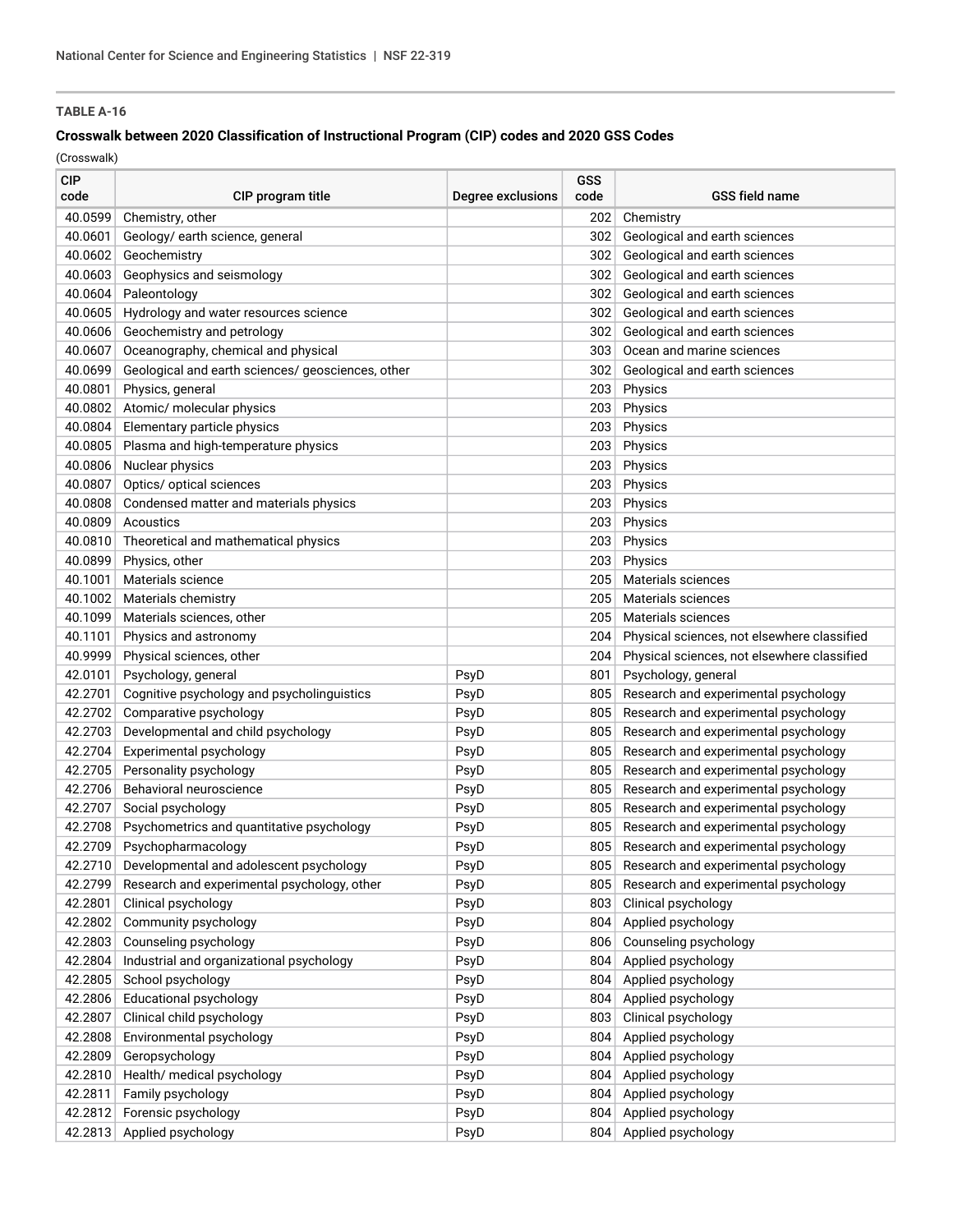### **Crosswalk between 2020 Classification of Instructional Program (CIP) codes and 2020 GSS Codes**

| <b>CIP</b><br>code | CIP program title                                               | Degree exclusions | GSS<br>code | <b>GSS field name</b>                                    |
|--------------------|-----------------------------------------------------------------|-------------------|-------------|----------------------------------------------------------|
| 42.2814            | Applied behavior analysis                                       | PsyD              | 804         | Applied psychology                                       |
| 42.2815            | Performance and sport psychology                                | PsyD              | 804         | Applied psychology                                       |
| 42.2899            | Clinical, counseling and applied psychology, other              | PsyD              | 804         | Applied psychology                                       |
| 42.9999            | Psychology, other                                               | PsyD              | 804         | Applied psychology                                       |
| 43.0104            | Criminal justice/ safety studies                                |                   | 911         | Criminal justice - safety studies                        |
| 44.0501            | Public policy analysis, general                                 |                   | 914         | Public policy analysis                                   |
| 44.0502            | Education policy analysis                                       |                   | 914         | Public policy analysis                                   |
| 44.0503            | Health policy analysis                                          |                   | 914         | Public policy analysis                                   |
| 44.0504            | International policy analysis                                   |                   | 914         | Public policy analysis                                   |
| 44.0599            | Public policy analysis, other                                   |                   | 914         | Public policy analysis                                   |
| 45.0101            | Social sciences, general                                        |                   | 910         | Social sciences, not elsewhere classified                |
| 45.0102            | Research methodology and quantitative methods                   |                   | 910         | Social sciences, not elsewhere classified                |
| 45.0103            | Survey research/ methodology                                    |                   | 910         | Social sciences, not elsewhere classified                |
| 45.0201            | Anthropology, general                                           |                   | 902         | Anthropology                                             |
| 45.0202            | Physical and biological anthropology                            |                   | 902         | Anthropology                                             |
| 45.0203            | Medical anthropology                                            |                   | 902         | Anthropology                                             |
|                    | Cultural anthropology                                           |                   | 902         |                                                          |
| 45.0204            |                                                                 |                   |             | Anthropology                                             |
| 45.0205            | Forensic anthropology                                           |                   | 902         | Anthropology                                             |
| 45.0299            | Anthropology, other                                             |                   | 902         | Anthropology                                             |
| 45.0301            | Archeology                                                      |                   | 910         | Social sciences, not elsewhere classified                |
| 45.0401            | Criminology                                                     |                   | 917         | Criminology                                              |
| 45.0501            | Demography and population studies                               |                   | 908         | Sociology and demography                                 |
| 45.0502            | Applied demography                                              |                   | 908         | Sociology and demography                                 |
| 45.0599            | Demography, other                                               |                   | 908         | Sociology and demography                                 |
| 45.0601            | Economics, general                                              |                   | 903         | Economics                                                |
| 45.0602            | Applied economics                                               |                   | 903         | Economics                                                |
| 45.0603            | Econometrics and quantitative economics                         |                   | 903         | Economics                                                |
| 45.0604            | Development economics and international development             |                   | 903         | Economics                                                |
| 45.0605            | International economics                                         |                   | 903         | Economics                                                |
| 45.0699            | Economics, other                                                |                   | 903         | Economics                                                |
| 45.0701            | Geography                                                       |                   | 904         | Geography and cartography                                |
| 45.0702            | Geographic information science and cartography                  |                   | 904         | Geography and cartography                                |
| 45.0799            | Geography, other                                                |                   | 904         | Geography and cartography                                |
| 45.0901            | International relations and affairs                             |                   | 912         | International relations and national security<br>studies |
| 45.0902            | National security policy studies                                |                   | 912         | International relations and national security<br>studies |
| 45.0999            | International relations and national security studies,<br>other |                   | 912         | International relations and national security<br>studies |
| 45.1001            | Political science and government, general                       |                   | 907         | Political science and government                         |
| 45.1002            | American government and politics (united states)                |                   | 907         | Political science and government                         |
| 45.1003            | Canadian government and politics                                |                   | 907         | Political science and government                         |
| 45.1004            | Political economy                                               |                   | 907         | Political science and government                         |
| 45.1099            | Political science and government, other                         |                   | 907         | Political science and government                         |
| 45.1101            | Sociology, general                                              |                   | 908         | Sociology and demography                                 |
| 45.1102            | Applied/ public sociology                                       |                   | 908         | Sociology and demography                                 |
| 45.1103            | Rural sociology                                                 |                   | 908         | Sociology and demography                                 |
| 45.1199            | Sociology, other                                                |                   | 908         | Sociology and demography                                 |
| 45.1201            | Urban studies/ affairs                                          |                   | 918         | Urban studies and affairs                                |
| 45.1301            | Sociology and anthropology                                      |                   | 908         | Sociology and demography                                 |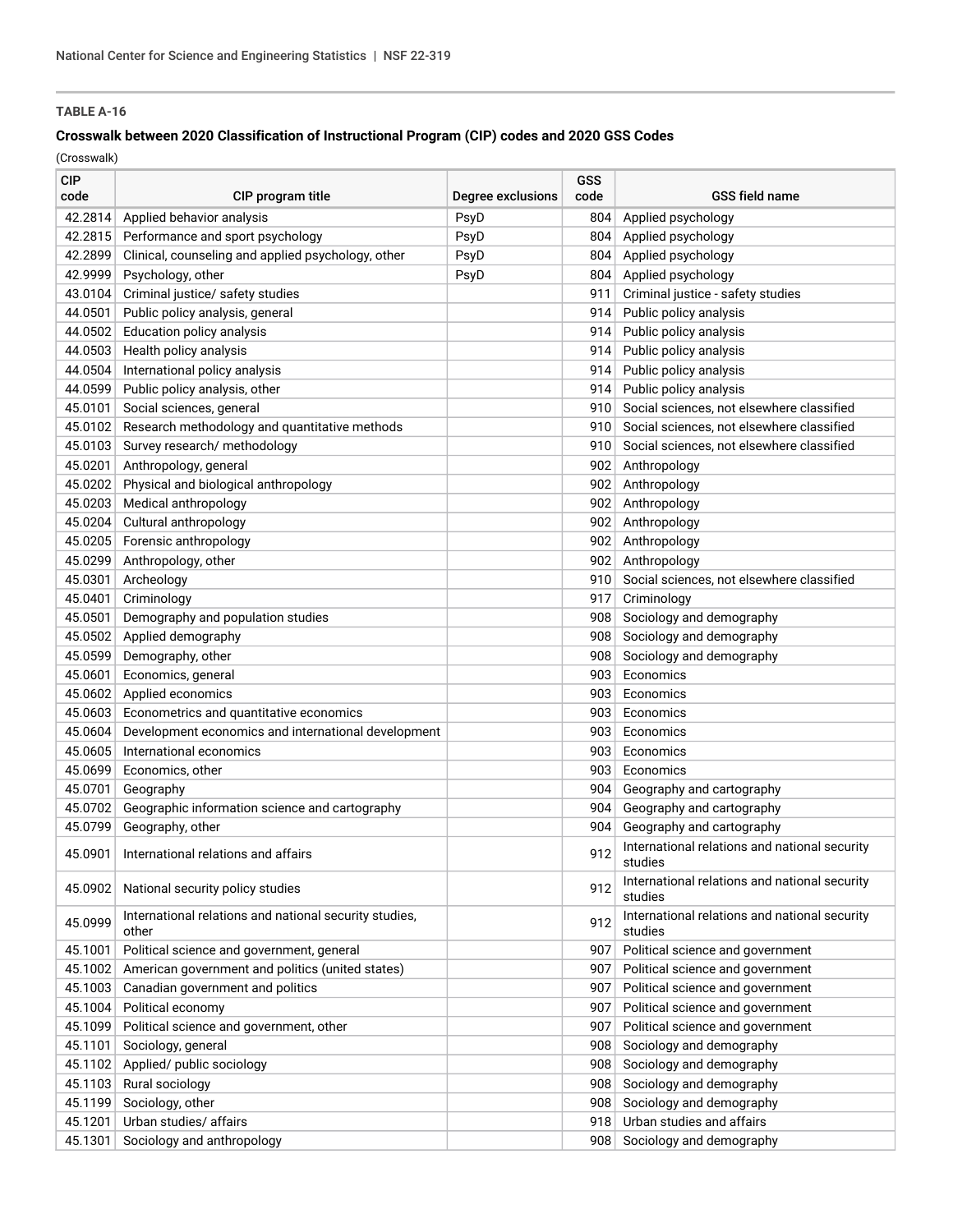### **Crosswalk between 2020 Classification of Instructional Program (CIP) codes and 2020 GSS Codes**

| <b>CIP</b><br>code | CIP program title                                                     | Degree exclusions                | GSS<br>code | <b>GSS field name</b>                     |
|--------------------|-----------------------------------------------------------------------|----------------------------------|-------------|-------------------------------------------|
| 45.1501            | Geography and anthropology                                            |                                  | 910         | Social sciences, not elsewhere classified |
| 45.9999            | Social sciences, other                                                |                                  | 910         | Social sciences, not elsewhere classified |
| 51.0000            | Health services/ allied health/ health sciences, general              | DPT, DScPT, OTD                  | 722         | Health-related, not elsewhere classified  |
| 51.0201            | Communication sciences and disorders, general                         | AuD, SLPD                        | 723         | Communication disorders sciences          |
| 51.0202            | Audiology/ audiologist                                                | AuD, SLPD                        | 723         | Communication disorders sciences          |
| 51.0203            | Speech-language pathology/ pathologist                                | AuD, SLPD                        | 723         | Communication disorders sciences          |
| 51.0204            | Audiology/ audiologist and speech-language pathology/<br>pathologist  | AuD, SLPD                        | 723         | Communication disorders sciences          |
| 51.0299            | Communication disorders sciences and services, other                  | AuD, SLPD                        | 723         | Communication disorders sciences          |
| 51.0501            | Dental clinical sciences, general                                     | <b>DDS</b>                       | 718         | Dental sciences                           |
| 51.0503            | Oral biology and oral and maxillofacial pathology                     | <b>DDS</b>                       | 718         | Dental sciences                           |
| 51.0504            | Dental public health and education                                    | <b>DDS</b>                       | 718         | Dental sciences                           |
| 51.0505            | Dental materials                                                      | <b>DDS</b>                       | 718         | Dental sciences                           |
| 51.0506            | Endodontics/endodontology                                             | <b>DDS</b>                       | 718         | Dental sciences                           |
| 51.0507            | Oral/ maxillofacial surgery                                           | <b>DDS</b>                       | 718         | Dental sciences                           |
| 51.0508            | Orthodontics/ orthodontology                                          | <b>DDS</b>                       | 718         | Dental sciences                           |
| 51.0509            | Pediatric dentistry/ pedodontics                                      | <b>DDS</b>                       | 718         | Dental sciences                           |
| 51.0510            | Periodontics/ periodontology                                          | <b>DDS</b>                       | 718         | Dental sciences                           |
| 51.0511            | Prosthodontics/prosthodontology                                       | <b>DDS</b>                       | 718         | Dental sciences                           |
| 51.0512            | Digital dentistry                                                     | <b>DDS</b>                       | 718         | Dental sciences                           |
| 51.0513            | Geriatric dentistry                                                   | <b>DDS</b>                       | 718         | Dental sciences                           |
| 51.0514            | Implantology/ implant dentistry                                       | <b>DDS</b>                       | 718         | Dental sciences                           |
| 51.0599            | Advanced/ graduate dentistry and oral sciences, other                 | <b>DDS</b>                       | 718         | Dental sciences                           |
| 51.1003            | Hematology technology/ technician                                     | Master's, DN, DO,<br>DPM, MD, OD | 725         | Clinical and medical laboratory science   |
| 51.1004            | Clinical/ medical laboratory technician                               | Master's, DN, DO,<br>DPM, MD, OD | 725         | Clinical and medical laboratory science   |
| 51.1005            | Clinical laboratory science/ medical technology/<br>technologist      | Master's, DN, DO,<br>DPM, MD, OD | 725         | Clinical and medical laboratory science   |
| 51.1010            | Cytogenetics/ genetics/ clinical genetics technology/<br>technologist | Master's, DN, DO,<br>DPM, MD, OD | 725         | Clinical and medical laboratory science   |
| 51.1099            | Clinical/ medical laboratory science and allied<br>professions, other | Master's, DN, DO,<br>DPM, MD, OD | 725         | Clinical and medical laboratory science   |
| 51.1401            | Medical science/ scientist                                            | DN, DO, DPM, MD,<br>0D           | 730         | Medical clinical sciences                 |
|                    | 51.1402 Clinical and translational science                            | DN, DO, DPM, MD,<br>OD           |             | 730 Medical clinical sciences             |
| 51.1403            | Pain management                                                       | DN, DO, DPM, MD,<br>OD           | 730         | Medical clinical sciences                 |
| 51.1404            | Temporomandibular disorders and orofacial pain                        | DN, DO, DPM, MD,<br>OD           | 730         | Medical clinical sciences                 |
| 51.1405            | Tropical medicine                                                     | DN, DO, DPM, MD,<br><b>OD</b>    | 730         | Medical clinical sciences                 |
| 51.1499            | Medical clinical sciences/ graduate medical studies,<br>other         | DN, DO, DPM, MD,<br>0D           | 730         | Medical clinical sciences                 |
| 51.2002            | Pharmacy administration and pharmacy policy and<br>regulatory affairs | Master's, PharmD                 | 720         | Pharmaceutical sciences                   |
| 51.2003            | Pharmaceutics and drug design                                         | PharmD                           | 720         | <b>Pharmaceutical sciences</b>            |
| 51.2004            | Medicinal and pharmaceutical chemistry                                | PharmD                           | 720         | Pharmaceutical sciences                   |
| 51.2005            | Natural products chemistry and pharmacognosy                          | PharmD                           | 720         | Pharmaceutical sciences                   |
| 51.2006            | Clinical and industrial drug development                              | PharmD                           | 720         | Pharmaceutical sciences                   |
| 51.2007            | Pharmacoeconomics/ pharmaceutical economics                           | PharmD                           | 720         | Pharmaceutical sciences                   |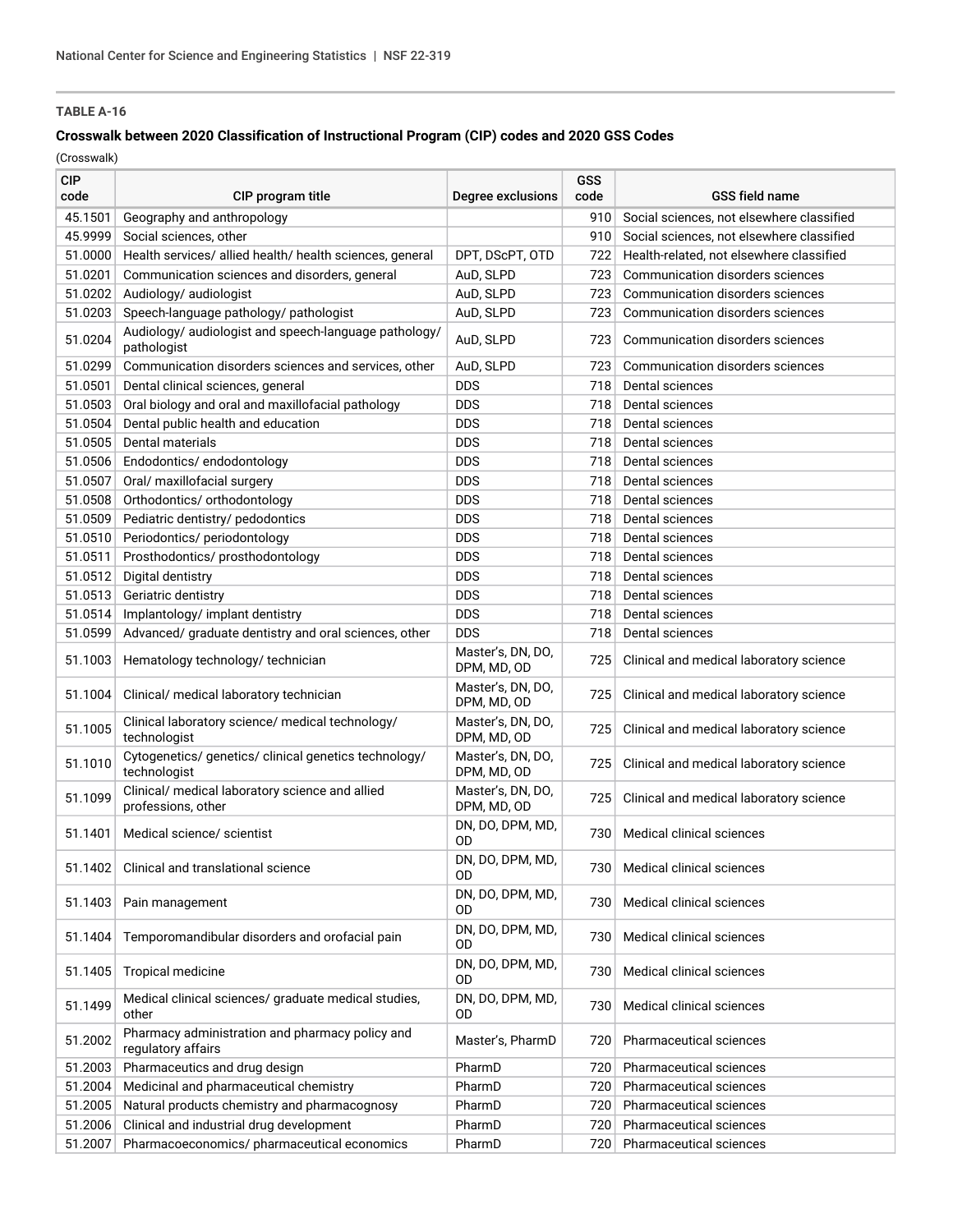### **Crosswalk between 2020 Classification of Instructional Program (CIP) codes and 2020 GSS Codes**

| <b>CIP</b><br>code | CIP program title                                                                           | Degree exclusions              | GSS<br>code | <b>GSS field name</b>                               |
|--------------------|---------------------------------------------------------------------------------------------|--------------------------------|-------------|-----------------------------------------------------|
| 51.2009            | Industrial and physical pharmacy and cosmetic<br>sciences                                   | PharmD                         | 720         | <b>Pharmaceutical sciences</b>                      |
| 51.2010            | Pharmaceutical sciences                                                                     | PharmD                         | 720         | <b>Pharmaceutical sciences</b>                      |
| 51.2099            | Pharmacy, pharmaceutical sciences, and administration,<br>other                             | Master's, PharmD               | 720         | Pharmaceutical sciences                             |
| 51.2201            | Public health, general                                                                      | MHSA, MBA                      | 712         | Public health                                       |
| 51.2202            | <b>Environmental health</b>                                                                 |                                | 712         | Public health                                       |
| 51.2205            | Health/ medical physics                                                                     |                                | 712         | Public health                                       |
| 51.2206            | Occupational health and industrial hygiene                                                  |                                | 712         | Public health                                       |
| 51.2207            | Public health education and promotion                                                       |                                | 712         | Public health                                       |
| 51.2208            | Community health and preventive medicine                                                    |                                | 712         | Public health                                       |
| 51.2209            | Maternal and child health                                                                   |                                | 712         | Public health                                       |
| 51.2210            | International public health/ international health                                           |                                | 712         | Public health                                       |
| 51.2211            | Health services administration                                                              | MHSA, MBA                      | 712         | Public health                                       |
| 51.2212            | Behavioral aspects of health                                                                |                                | 712         | Public health                                       |
| 51.2213            | Patient safety and healthcare quality                                                       |                                | 712         | Public health                                       |
| 51.2214            | Public health genetics                                                                      |                                | 712         | Public health                                       |
| 51.2299            | Public health, other                                                                        | MHSA, MBA                      | 712         | Public health                                       |
| 51.2306            | Occupational therapy/ therapist                                                             | Master's, OTD                  | 722         | Health-related, not elsewhere classified            |
| 51.2308            | Physical therapy/ therapist                                                                 | Master's, DPT,<br><b>DScPT</b> | 722         | Health-related, not elsewhere classified            |
| 51.2314            | Rehabilitation science                                                                      | DPT, DScPT, OTD                | 722         | Health-related, not elsewhere classified            |
| 51.2706            | <b>Medical informatics</b>                                                                  | <b>MBA</b>                     | 722         | Health-related, not elsewhere classified            |
| 51.3201            | Bioethics/ medical ethics                                                                   |                                | 722         | Health-related, not elsewhere classified            |
| 51.3205            | History of medicine                                                                         |                                | 722         | Health-related, not elsewhere classified            |
| 51.3801            | Registered nursing/registered nurse                                                         | Master's, ND,<br><b>DNP</b>    | 719         | Nursing                                             |
| 51.3802            | Nursing administration                                                                      | Master's, ND,<br><b>DNP</b>    | 719         | Nursing                                             |
| 51.3804            | Nurse anesthetist                                                                           | Master's, ND,<br><b>DNP</b>    | 719         | Nursing                                             |
| 51.3808            | Nursing science                                                                             | ND, DNP                        | 719         | Nursing                                             |
| 51.3899            | Registered nursing, nursing administration, nursing<br>research and clinical nursing, other | Master's, ND,<br><b>DNP</b>    | 719         | Nursing                                             |
| 51.9999            | Health professions and related clinical sciences, other                                     | Master's                       | 7221        | Health-related, not elsewhere classified            |
|                    | 54.0104 History and philosophy of science and technology                                    |                                | 905         | History and philosophy of science and<br>technology |
| 01.8001            | Veterinary medicine                                                                         | Postdocs and<br>NFRs only      | 502         | Veterinary biomedical and clinical sciences         |
| 15.0401            | Biomedical technology/ technician                                                           | Postdocs and<br>NFRs only      | 103         | Bioengineering and biomedical engineering           |
| 51.0401            | Dentistry                                                                                   | Postdocs and<br>NFRs only      | 718         | Dental sciences                                     |
| 51.0502            | Advanced general dentistry                                                                  | Postdocs and<br>NFRs only      | 718         | Dental sciences                                     |
| 51.1201            | Medicine                                                                                    | Postdocs and<br>NFRs only      | var         | Must be reported using gss code                     |
| 51.1299            | Medicine, other                                                                             | Postdocs and<br>NFRs only      | var         | Must be reported using gss code                     |
| 51.2001            | Pharmacy                                                                                    | Postdocs and<br>NFRs only      | 720         | Pharmaceutical sciences                             |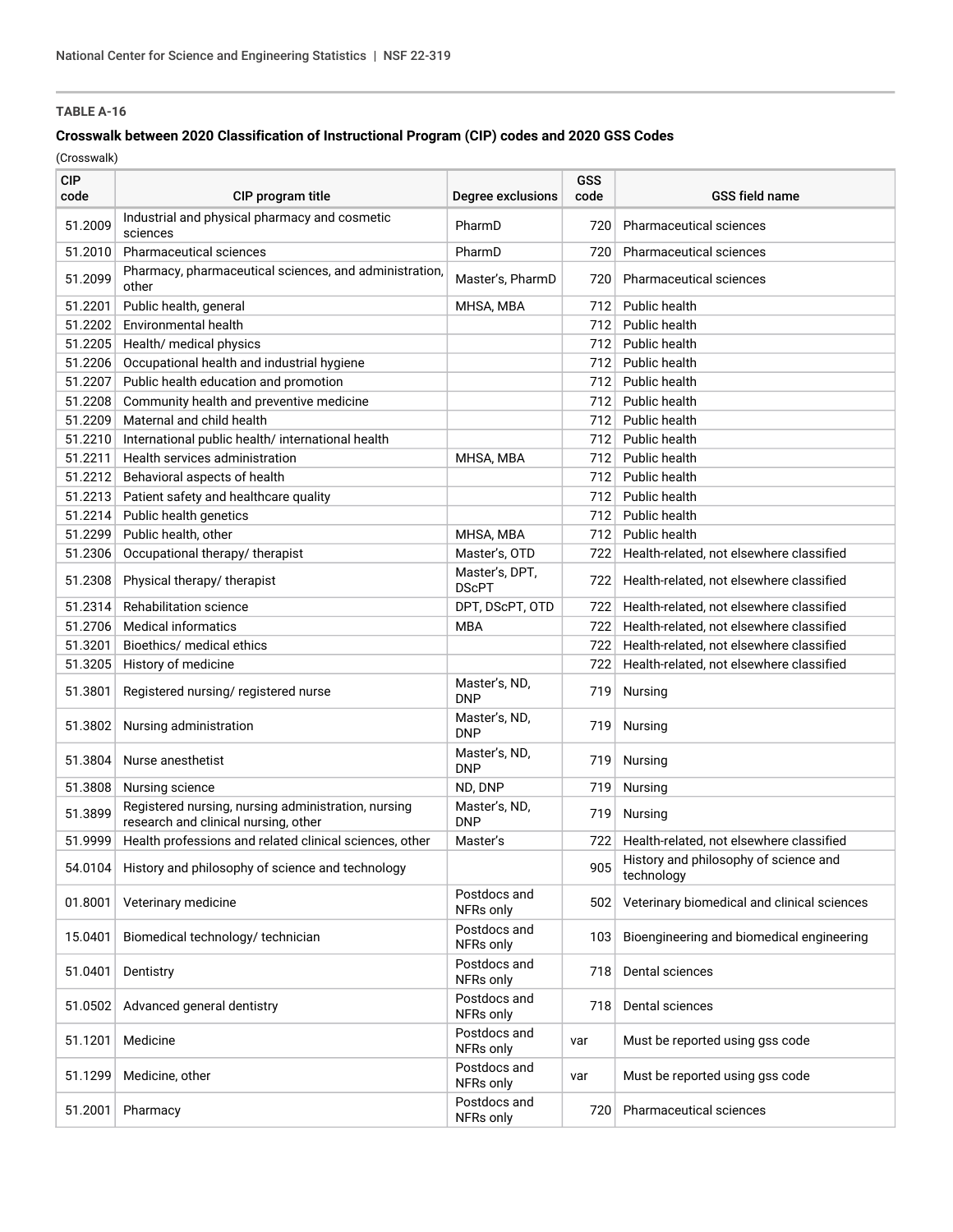### **Crosswalk between 2020 Classification of Instructional Program (CIP) codes and 2020 GSS Codes**

| <b>CIP</b><br>code | CIP program title                               | Degree exclusions         | GSS<br>code | <b>GSS field name</b>                       |
|--------------------|-------------------------------------------------|---------------------------|-------------|---------------------------------------------|
| 60.0101            | Oral and maxillofacial surgery                  | Postdocs and<br>NFRs only | 718         | Dental sciences                             |
| 60.0102            | Dental public health                            | Postdocs and<br>NFRs only | 718         | Dental sciences                             |
| 60.0103            | Endodontics                                     | Postdocs and<br>NFRs only | 718         | Dental sciences                             |
| 60.0104            | Oral and maxillofacial pathology                | Postdocs and<br>NFRs only | 718         | Dental sciences                             |
| 60.0105            | Orthodontics                                    | Postdocs and<br>NFRs only | 718         | Dental sciences                             |
| 60.0106            | Pediatric dentistry                             | Postdocs and<br>NFRs only | 718         | Dental sciences                             |
| 60.0107            | Periodontology                                  | Postdocs and<br>NFRs only | 718         | Dental sciences                             |
| 60.0108            | Prosthodontics                                  | Postdocs and<br>NFRs only | 718         | Dental sciences                             |
| 60.0109            | Oral and maxillofacial radiology                | Postdocs and<br>NFRs only | 718         | Dental sciences                             |
| 60.0199            | Dental, other                                   | Postdocs and<br>NFRs only | 718         | Dental sciences                             |
| 60.0301            | Veterinary anesthesiology                       | Postdocs and<br>NFRs only | 502         | Veterinary biomedical and clinical sciences |
| 60.0302            | Veterinary dentistry                            | Postdocs and<br>NFRs only | 502         | Veterinary biomedical and clinical sciences |
| 60.0303            | Veterinary dermatology                          | Postdocs and<br>NFRs only | 502         | Veterinary biomedical and clinical sciences |
| 60.0304            | Veterinary emergency and critical care medicine | Postdocs and<br>NFRs only | 502         | Veterinary biomedical and clinical sciences |
| 60.0305            | Veterinary internal medicine                    | Postdocs and<br>NFRs only | 502         | Veterinary biomedical and clinical sciences |
| 60.0306            | Laboratory animal medicine                      | Postdocs and<br>NFRs only | 502         | Veterinary biomedical and clinical sciences |
| 60.0307            | Veterinary microbiology                         | Postdocs and<br>NFRs only | 502         | Veterinary biomedical and clinical sciences |
| 60.0308            | Veterinary nutrition                            | Postdocs and<br>NFRs only | 502         | Veterinary biomedical and clinical sciences |
|                    | 60.0309 Veterinary ophthalmology                | Postdocs and<br>NFRs only | 502         | Veterinary biomedical and clinical sciences |
| 60.0310            | Veterinary pathology                            | Postdocs and<br>NFRs only | 502         | Veterinary biomedical and clinical sciences |
| 60.0311            | Veterinary practice                             | Postdocs and<br>NFRs only | 502         | Veterinary biomedical and clinical sciences |
| 60.0312            | Veterinary preventive medicine                  | Postdocs and<br>NFRs only | 502         | Veterinary biomedical and clinical sciences |
| 60.0313            | Veterinary radiology                            | Postdocs and<br>NFRs only | 502         | Veterinary biomedical and clinical sciences |
| 60.0314            | Veterinary surgery                              | Postdocs and<br>NFRs only | 502         | Veterinary biomedical and clinical sciences |
| 60.0315            | Theriogenology                                  | Postdocs and<br>NFRs only | 502         | Veterinary biomedical and clinical sciences |
| 60.0316            | Veterinary toxicology                           | Postdocs and<br>NFRs only | 502         | Veterinary biomedical and clinical sciences |
| 60.0317            | Zoological medicine                             | Postdocs and<br>NFRs only | 502         | Veterinary biomedical and clinical sciences |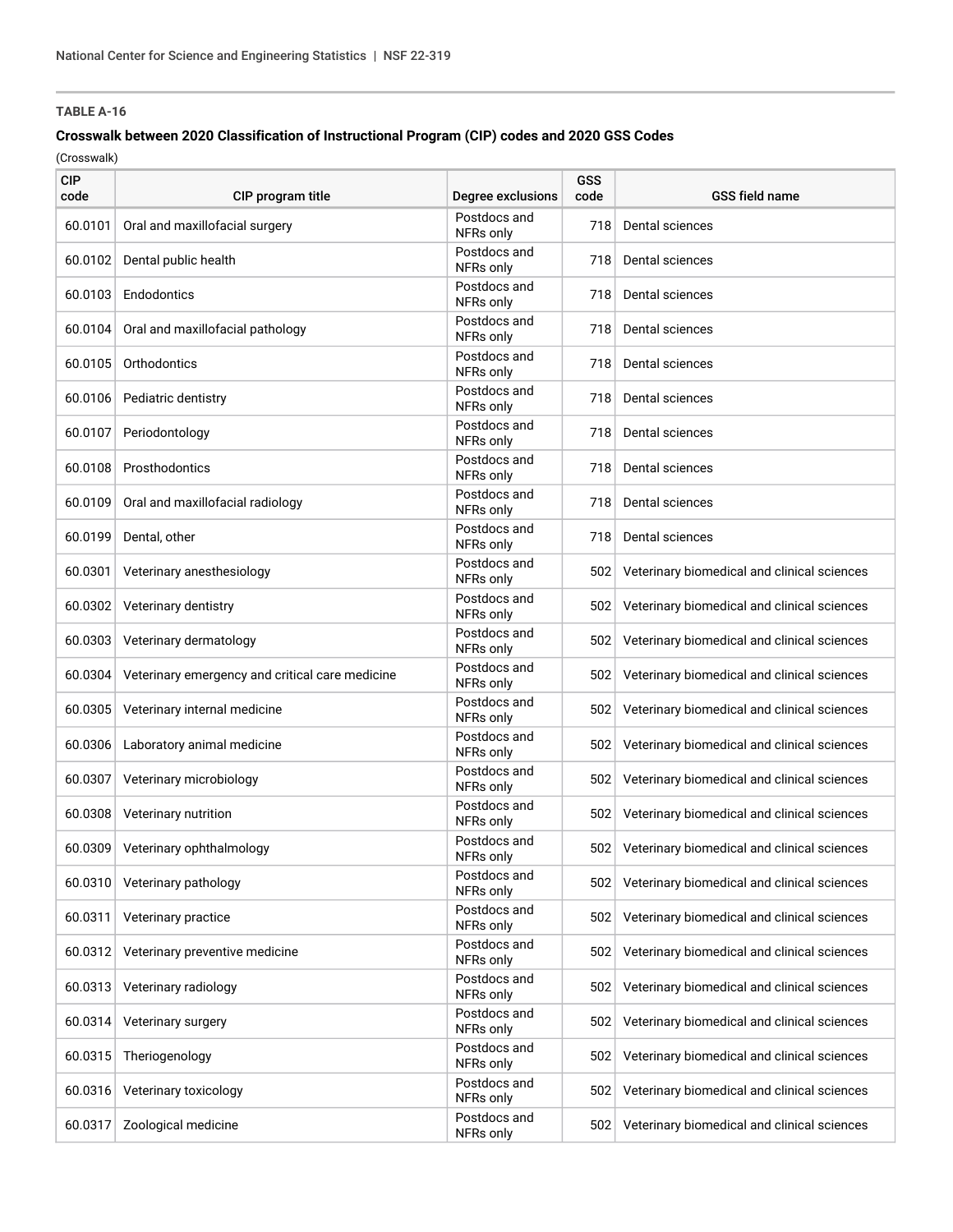### **Crosswalk between 2020 Classification of Instructional Program (CIP) codes and 2020 GSS Codes**

| <b>CIP</b><br>code | CIP program title                                             | Degree exclusions         | GSS<br>code | <b>GSS field name</b>                       |
|--------------------|---------------------------------------------------------------|---------------------------|-------------|---------------------------------------------|
| 60.0318            | Poultry veterinarian                                          | Postdocs and<br>NFRs only | 502         | Veterinary biomedical and clinical sciences |
| 60.0319            | Veterinary behaviorist                                        | Postdocs and<br>NFRs only | 502         | Veterinary biomedical and clinical sciences |
| 60.0320            | Veterinary clinical pharmacology                              | Postdocs and<br>NFRs only | 502         | Veterinary biomedical and clinical sciences |
| 60.0399            | Veterinary specialties, other                                 | Postdocs and<br>NFRs only | 502         | Veterinary biomedical and clinical sciences |
| 60.0701            | Nurse practitioner, general                                   | Postdocs and<br>NFRs only | 719         | Nursing                                     |
| 60.0702            | Combined nurse practitioner                                   | Postdocs and<br>NFRs only | 719         | Nursing                                     |
| 60.0703            | Acute care nurse practitioner                                 | Postdocs and<br>NFRs only | 719         | <b>Nursing</b>                              |
| 60.0704            | Adult/ gerontology acute care nurse practitioner              | Postdocs and<br>NFRs only | 719         | <b>Nursing</b>                              |
| 60.0705            | Adult/ gerontology critical care nurse practitioner           | Postdocs and<br>NFRs only | 719         | Nursing                                     |
| 60.0706            | Cardiology/ cardiovascular nurse practitioner                 | Postdocs and<br>NFRs only | 719         | Nursing                                     |
| 60.0707            | Clinical informatics nurse practitioner                       | Postdocs and<br>NFRs only | 719         | Nursing                                     |
| 60.0708            | Dermatology nurse practitioner                                | Postdocs and<br>NFRs only | 719         | <b>Nursing</b>                              |
| 60.0709            | Developmental and behavioral pediatrics nurse<br>practitioner | Postdocs and<br>NFRs only | 719         | <b>Nursing</b>                              |
| 60.0710            | Diabetes nurse practitioner                                   | Postdocs and<br>NFRs only | 719         | <b>Nursing</b>                              |
| 60.0711            | Emergency medicine nurse practitioner                         | Postdocs and<br>NFRs only | 719         | <b>Nursing</b>                              |
| 60.0712            | Endocrinology nurse practitioner                              | Postdocs and<br>NFRs only | 719         | <b>Nursing</b>                              |
| 60.0713            | Family medicine nurse practitioner                            | Postdocs and<br>NFRs only | 719         | <b>Nursing</b>                              |
|                    | 60.0714 Gastroenterology and hepatology nurse practitioner    | Postdocs and<br>NFRs only | 719         | <b>Nursing</b>                              |
|                    | 60.0715 Gastroenterology nurse practitioner                   | Postdocs and<br>NFRs only | 719         | Nursing                                     |
| 60.0716            | Genetics nurse practitioner                                   | Postdocs and<br>NFRs only | 719         | Nursing                                     |
| 60.0717            | Gerontology nurse practitioner                                | Postdocs and<br>NFRs only | 719         | Nursing                                     |
| 60.0718            | Global health nurse practitioner                              | Postdocs and<br>NFRs only | 719         | Nursing                                     |
| 60.0719            | Hematology-oncology nurse practitioner                        | Postdocs and<br>NFRs only | 719         | <b>Nursing</b>                              |
| 60.0720            | Hepatology nurse practitioner                                 | Postdocs and<br>NFRs only | 719         | Nursing                                     |
| 60.0721            | Home-based primary care nurse practitioner                    | Postdocs and<br>NFRs only | 719         | Nursing                                     |
| 60.0722            | Hospice and palliative medicine nurse practitioner            | Postdocs and<br>NFRs only | 719         | Nursing                                     |
| 60.0723            | Hospital medicine nurse practitioner                          | Postdocs and<br>NFRs only | 719         | Nursing                                     |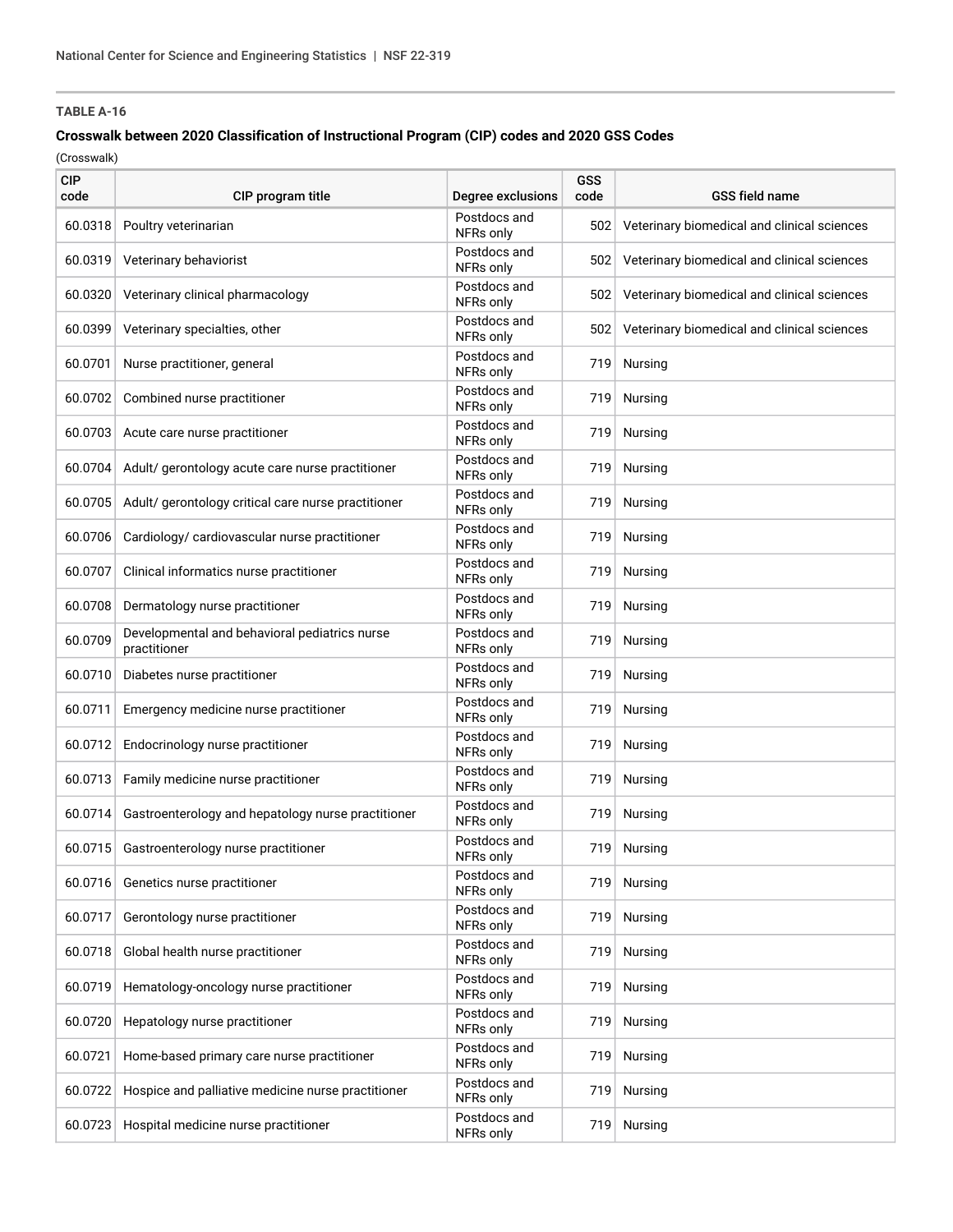### **Crosswalk between 2020 Classification of Instructional Program (CIP) codes and 2020 GSS Codes**

| <b>CIP</b><br>code | CIP program title                                        | Degree exclusions         | GSS<br>code | <b>GSS field name</b> |
|--------------------|----------------------------------------------------------|---------------------------|-------------|-----------------------|
| 60.0724            | Infectious diseases nurse practitioner                   | Postdocs and<br>NFRs only | 719         | <b>Nursing</b>        |
| 60.0725            | Neonatal nurse practitioner                              | Postdocs and<br>NFRs only | 719         | <b>Nursing</b>        |
| 60.0726            | Nephrology nurse practitioner                            | Postdocs and<br>NFRs only | 719         | <b>Nursing</b>        |
| 60.0727            | Neurology nurse practitioner                             | Postdocs and<br>NFRs only | 719         | Nursing               |
| 60.0728            | Neuroscience nurse practitioner                          | Postdocs and<br>NFRs only | 719         | Nursing               |
| 60.0729            | Obstetrics and gynecology nurse practitioner             | Postdocs and<br>NFRs only | 719         | <b>Nursing</b>        |
| 60.0730            | Occupational health nurse practitioner                   | Postdocs and<br>NFRs only | 719         | <b>Nursing</b>        |
| 60.0731            | Orthopedic nurse practitioner                            | Postdocs and<br>NFRs only | 719         | <b>Nursing</b>        |
| 60.0732            | Orthopedic surgery nurse practitioner                    | Postdocs and<br>NFRs only | 719         | <b>Nursing</b>        |
| 60.0733            | Pain management nurse practitioner                       | Postdocs and<br>NFRs only | 719         | <b>Nursing</b>        |
|                    | 60.0734 Palliative care nurse practitioner               | Postdocs and<br>NFRs only | 719         | <b>Nursing</b>        |
|                    | 60.0735 Pediatric hematology-oncology nurse practitioner | Postdocs and<br>NFRs only | 719         | Nursing               |
| 60.0736            | Pediatric nurse practitioner                             | Postdocs and<br>NFRs only | 719         | <b>Nursing</b>        |
| 60.0737            | Pediatric rehabilitation nurse practitioner              | Postdocs and<br>NFRs only | 719         | <b>Nursing</b>        |
| 60.0738            | Psychiatric/ mental health nurse practitioner            | Postdocs and<br>NFRs only | 719         | <b>Nursing</b>        |
| 60.0739            | Public/ community health nurse practitioner              | Postdocs and<br>NFRs only | 719         | <b>Nursing</b>        |
| 60.0740            | Pulmonary nurse practitioner                             | Postdocs and<br>NFRs only | 719         | <b>Nursing</b>        |
| 60.0741            | Rheumatology nurse practitioner                          | Postdocs and<br>NFRs only | 719         | <b>Nursing</b>        |
|                    | 60.0742 Rural health nurse practitioner                  | Postdocs and<br>NFRs only | 719         | Nursing               |
| 60.0743            | Sleep medicine nurse practitioner                        | Postdocs and<br>NFRs only | 719         | <b>Nursing</b>        |
| 60.0744            | Surgical and critical care nurse practitioner            | Postdocs and<br>NFRs only | 719         | Nursing               |
| 60.0745            | Surgical wound and reconstruction nurse practitioner     | Postdocs and<br>NFRs only | 719         | <b>Nursing</b>        |
| 60.0746            | Transplantation nurse practitioner                       | Postdocs and<br>NFRs only | 719         | <b>Nursing</b>        |
| 60.0747            | Trauma and critical care nurse practitioner              | Postdocs and<br>NFRs only | 719         | Nursing               |
| 60.0748            | Urgent care nurse practitioner                           | Postdocs and<br>NFRs only | 719         | <b>Nursing</b>        |
| 60.0749            | Urology nurse practitioner                               | Postdocs and<br>NFRs only | 719         | <b>Nursing</b>        |
| 60.0750            | Women's health nurse practitioner                        | Postdocs and<br>NFRs only | 719         | Nursing               |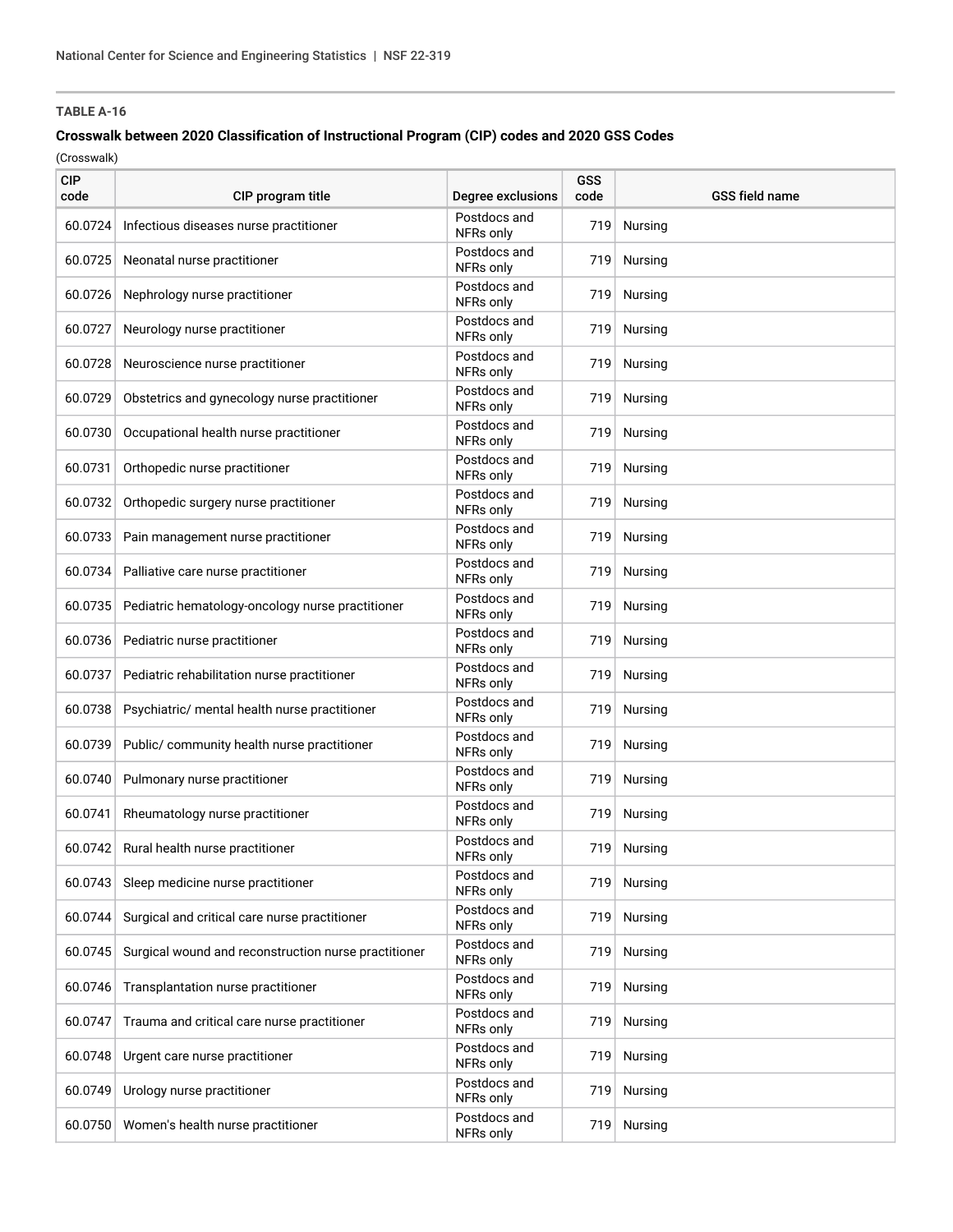### **Crosswalk between 2020 Classification of Instructional Program (CIP) codes and 2020 GSS Codes**

| <b>CIP</b><br>code | CIP program title                                    | Degree exclusions         | GSS<br>code | <b>GSS field name</b>          |
|--------------------|------------------------------------------------------|---------------------------|-------------|--------------------------------|
| 60.0751            | Wound care nurse practitioner                        | Postdocs and<br>NFRs only | 719         | Nursing                        |
| 60.0799            | Nurse practitioner, other                            | Postdocs and<br>NFRs only | 719         | Nursing                        |
| 60.0801            | Pharmacy, general                                    | Postdocs and<br>NFRs only | 720         | <b>Pharmaceutical sciences</b> |
| 60.0802            | Combined pharmacy                                    | Postdocs and<br>NFRs only | 720         | <b>Pharmaceutical sciences</b> |
| 60.0803            | Ambulatory care pharmacy                             | Postdocs and<br>NFRs only | 720         | Pharmaceutical sciences        |
| 60.0804            | Cardiology pharmacy                                  | Postdocs and<br>NFRs only | 720         | Pharmaceutical sciences        |
| 60.0805            | Clinical pharmacogenomics pharmacy                   | Postdocs and<br>NFRs only | 720         | Pharmaceutical sciences        |
| 60.0806            | Community/ community-based pharmacy                  | Postdocs and<br>NFRs only | 720         | Pharmaceutical sciences        |
| 60.0807            | Corporate pharmacy leadership                        | Postdocs and<br>NFRs only | 720         | Pharmaceutical sciences        |
| 60.0808            | Critical care pharmacy                               | Postdocs and<br>NFRs only | 720         | <b>Pharmaceutical sciences</b> |
| 60.0809            | Drug information pharmacy                            | Postdocs and<br>NFRs only | 720         | <b>Pharmaceutical sciences</b> |
|                    | 60.0810 Emergency medicine pharmacy                  | Postdocs and<br>NFRs only | 720         | <b>Pharmaceutical sciences</b> |
| 60.0811            | Family medicine pharmacy                             | Postdocs and<br>NFRs only | 720         | Pharmaceutical sciences        |
| 60.0812            | Geriatric pharmacy                                   | Postdocs and<br>NFRs only | 720         | Pharmaceutical sciences        |
|                    | 60.0813 Health system medication management pharmacy | Postdocs and<br>NFRs only | 720         | <b>Pharmaceutical sciences</b> |
| 60.0814            | Health system pharmacy administration and leadership | Postdocs and<br>NFRs only | 720         | Pharmaceutical sciences        |
| 60.0815            | Infectious diseases pharmacy                         | Postdocs and<br>NFRs only | 720         | <b>Pharmaceutical sciences</b> |
|                    | 60.0816 Internal medicine pharmacy                   | Postdocs and<br>NFRs only | 720         | <b>Pharmaceutical sciences</b> |
| 60.0817            | Investigational drugs and pharmacy                   | Postdocs and<br>NFRs only | 720         | Pharmaceutical sciences        |
| 60.0818            | Managed care pharmacy                                | Postdocs and<br>NFRs only | 720         | Pharmaceutical sciences        |
| 60.0819            | Medication systems and operations pharmacy           | Postdocs and<br>NFRs only | 720         | Pharmaceutical sciences        |
| 60.0820            | Medication-use safety pharmacy                       | Postdocs and<br>NFRs only | 720         | Pharmaceutical sciences        |
| 60.0821            | Neonatal pharmacy                                    | Postdocs and<br>NFRs only | 720         | Pharmaceutical sciences        |
| 60.0822            | Nephrology pharmacy                                  | Postdocs and<br>NFRs only | 720         | Pharmaceutical sciences        |
| 60.0823            | Neurology pharmacy                                   | Postdocs and<br>NFRs only | 720         | Pharmaceutical sciences        |
| 60.0824            | Nuclear pharmacy                                     | Postdocs and<br>NFRs only | 720         | Pharmaceutical sciences        |
| 60.0825            | Nutrition support pharmacy                           | Postdocs and<br>NFRs only | 720         | Pharmaceutical sciences        |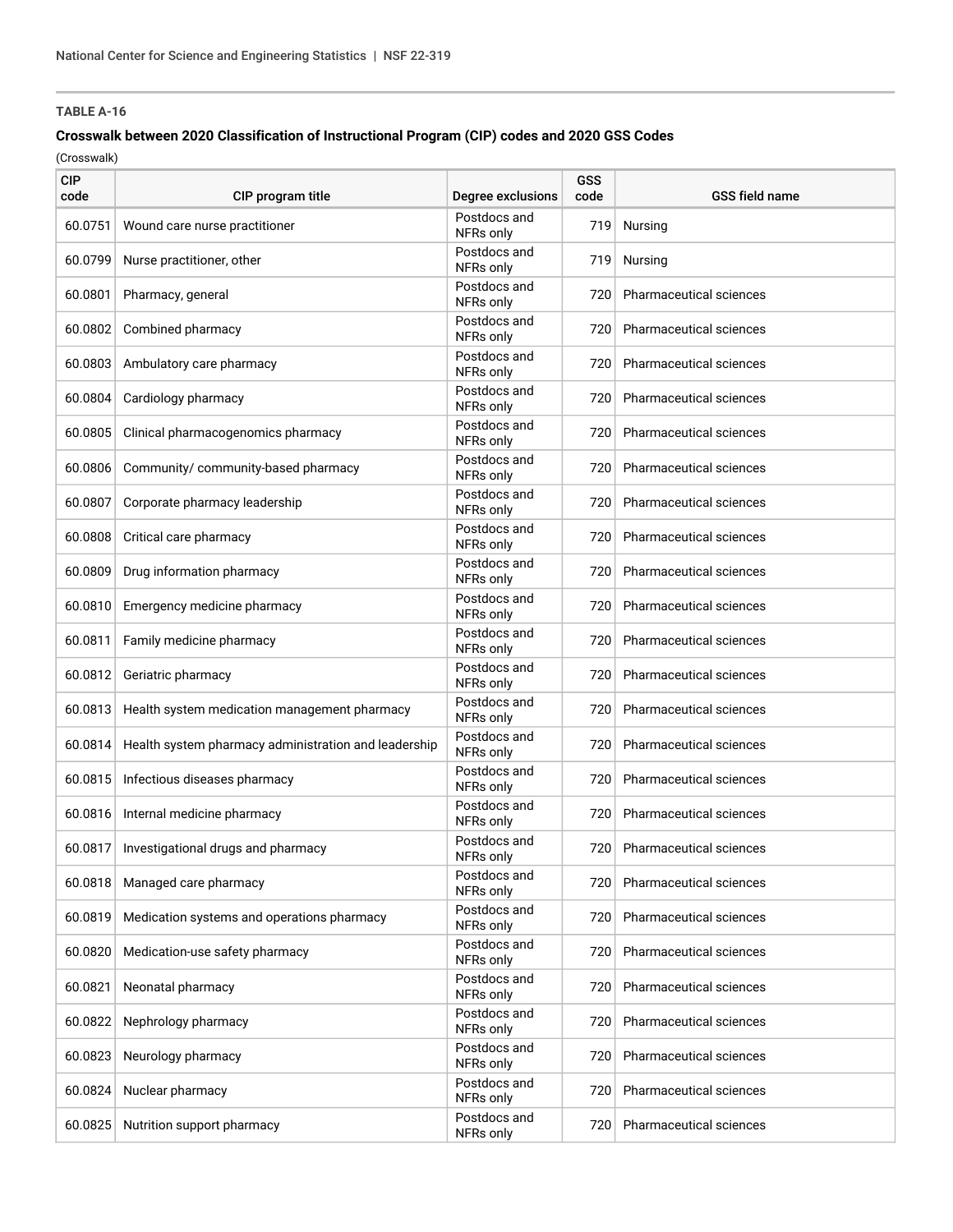### **Crosswalk between 2020 Classification of Instructional Program (CIP) codes and 2020 GSS Codes**

| <b>CIP</b><br>code | CIP program title                                                         | Degree exclusions         | GSS<br>code | <b>GSS field name</b>                       |
|--------------------|---------------------------------------------------------------------------|---------------------------|-------------|---------------------------------------------|
| 60.0826            | Oncology pharmacy                                                         | Postdocs and<br>NFRs only | 720         | Pharmaceutical sciences                     |
| 60.0827            | Palliative care/ pain management pharmacy                                 | Postdocs and<br>NFRs only | 720         | Pharmaceutical sciences                     |
| 60.0828            | Pediatric pharmacy                                                        | Postdocs and<br>NFRs only | 720         | <b>Pharmaceutical sciences</b>              |
| 60.0829            | Pharmacotherapy pharmacy                                                  | Postdocs and<br>NFRs only | 720         | <b>Pharmaceutical sciences</b>              |
| 60.0830            | Pharmacy informatics pharmacy                                             | Postdocs and<br>NFRs only | 720         | <b>Pharmaceutical sciences</b>              |
| 60.0831            | Psychiatric pharmacy                                                      | Postdocs and<br>NFRs only | 720         | <b>Pharmaceutical sciences</b>              |
| 60.0832            | Transplantation pharmacy                                                  | Postdocs and<br>NFRs only | 720         | Pharmaceutical sciences                     |
| 60.0899            | Pharmacy s, other                                                         | Postdocs and<br>NFRs only | 720         | Pharmaceutical sciences                     |
| 61.0101            | Combined medical, general                                                 | Postdocs and<br>NFRs only | 717         | Clinical medicine, not elsewhere classified |
| 61.0102            | Diagnostic radiology/ nuclear medicine combined                           | Postdocs and<br>NFRs only | 715         | Radiological sciences and nuclear medicine  |
| 61.0103            | Emergency medicine/ anesthesiology combined                               | Postdocs and<br>NFRs only | 701         | Anesthesiology                              |
| 61.0104            | Family medicine/ emergency medicine combined                              | Postdocs and<br>NFRs only | 717         | Clinical medicine, not elsewhere classified |
| 61.0105            | Family medicine/ osteopathic neuromusculoskeletal<br>medicine combined    | Postdocs and<br>NFRs only | 717         | Clinical medicine, not elsewhere classified |
| 61.0106            | Family medicine/ preventive medicine combined                             | Postdocs and<br>NFRs only | 717         | Clinical medicine, not elsewhere classified |
| 61.0107            | Family medicine/ psychiatry combined                                      | Postdocs and<br>NFRs only | 713         | Psychiatry                                  |
| 61.0108            | Internal medicine/ anesthesiology combined                                | Postdocs and<br>NFRs only | 701         | Anesthesiology                              |
| 61.0109            | Internal medicine/ dermatology combined                                   | Postdocs and<br>NFRs only | 717         | Clinical medicine, not elsewhere classified |
| 61.0110            | Internal medicine/ emergency medicine combined                            | Postdocs and<br>NFRs only | 717         | Clinical medicine, not elsewhere classified |
| 61.0111            | Internal medicine/ emergency medicine/ critical care<br>medicine combined | Postdocs and<br>NFRs only | 717         | Clinical medicine, not elsewhere classified |
| 61.0112            | Internal medicine/ family medicine combined                               | Postdocs and<br>NFRs only | 717         | Clinical medicine, not elsewhere classified |
| 61.0113            | Internal medicine/ medical genetics and genomics<br>combined              | Postdocs and<br>NFRs only | 717         | Clinical medicine, not elsewhere classified |
| 61.0114            | Internal medicine/ neurology combined                                     | Postdocs and<br>NFRs only | 707         | Neurology                                   |
| 61.0115            | Internal medicine/ pediatrics combined                                    | Postdocs and<br>NFRs only | 711         | Pediatrics                                  |
| 61.0116            | Internal medicine/ preventive medicine combined                           | Postdocs and<br>NFRs only | 717         | Clinical medicine, not elsewhere classified |
| 61.0117            | Internal medicine/ psychiatry combined                                    | Postdocs and<br>NFRs only | 713         | Psychiatry                                  |
| 61.0118            | Medical genetics and genomics/ maternal-fetal<br>medicine combined        | Postdocs and<br>NFRs only | 708         | Obstetrics and gynecology                   |
| 61.0119            | Pediatrics/ anesthesiology combined                                       | Postdocs and<br>NFRs only | 701         | Anesthesiology                              |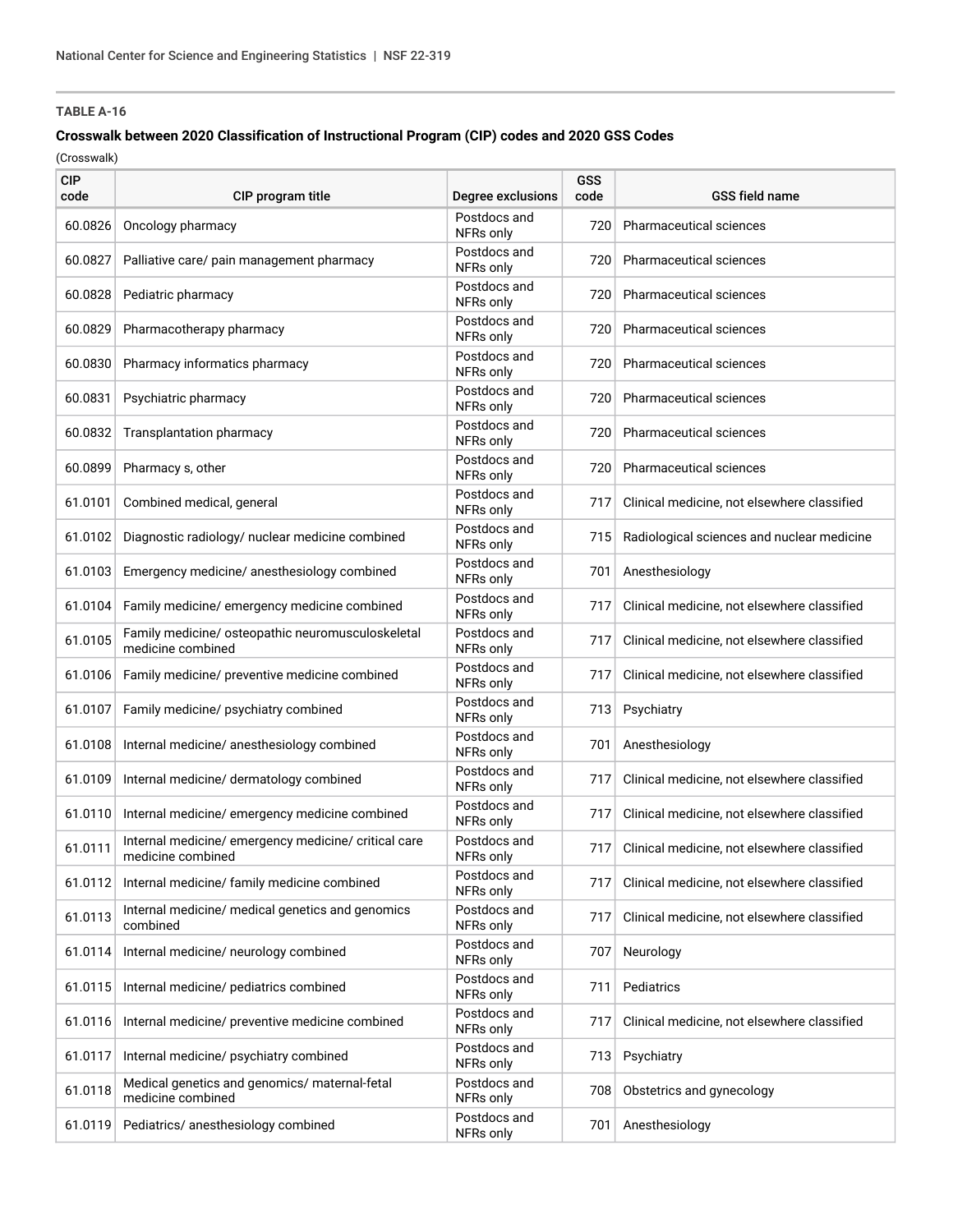### **Crosswalk between 2020 Classification of Instructional Program (CIP) codes and 2020 GSS Codes**

| <b>CIP</b><br>code | CIP program title                                                                     | Degree exclusions         | <b>GSS</b><br>code | <b>GSS field name</b>                       |
|--------------------|---------------------------------------------------------------------------------------|---------------------------|--------------------|---------------------------------------------|
| 61.0120            | Pediatrics/emergency medicine combined                                                | Postdocs and<br>NFRs only | 711                | Pediatrics                                  |
| 61.0121            | Pediatrics/ medical genetics and genomics combined                                    | Postdocs and<br>NFRs only | 711                | Pediatrics                                  |
| 61.0122            | Pediatrics/ physical medicine & rehabilitation combined                               | Postdocs and<br>NFRs only | 711                | Pediatrics                                  |
| 61.0123            | Pediatrics/ psychology/ child-adolescent psychology<br>combined                       | Postdocs and<br>NFRs only | 711                | Pediatrics                                  |
| 61.0124            | Psychiatry/ neurology combined                                                        | Postdocs and<br>NFRs only | 713                | Psychiatry                                  |
| 61.0125            | Reproductive endocrinology and infertility/ medical<br>genetics and genomics combined | Postdocs and<br>NFRs only | 708                | Obstetrics and gynecology                   |
| 61.0199            | Combined medical, other                                                               | Postdocs and<br>NFRs only | 717                | Clinical medicine, not elsewhere classified |
| 61.0204            | Critical care medicine                                                                | Postdocs and<br>NFRs only | 717                | Clinical medicine, not elsewhere classified |
| 61.0212            | Geriatric medicine                                                                    | Postdocs and<br>NFRs only | 717                | Clinical medicine, not elsewhere classified |
| 61.0214            | Surgery of the hand                                                                   | Postdocs and<br>NFRs only | 716                | Surgery                                     |
| 61.0215            | Health policy (medical/ clinical)                                                     | Postdocs and<br>NFRs only | 717                | Clinical medicine, not elsewhere classified |
| 61.0216            | Hospice and palliative medicine                                                       | Postdocs and<br>NFRs only | 717                | Clinical medicine, not elsewhere classified |
| 61.0218            | Integrative medicine                                                                  | Postdocs and<br>NFRs only | 717                | Clinical medicine, not elsewhere classified |
| 61.0219            | <b>Medical education</b>                                                              | Postdocs and<br>NFRs only | 717                | Clinical medicine, not elsewhere classified |
| 61.0220            | Medical toxicology                                                                    | Postdocs and<br>NFRs only | 717                | Clinical medicine, not elsewhere classified |
| 61.0222            | Neuromuscular medicine                                                                | Postdocs and<br>NFRs only | 707                | Neurology                                   |
| 61.0224            | Pain medicine                                                                         | Postdocs and<br>NFRs only | 717                | Clinical medicine, not elsewhere classified |
| 61.0225            | Simulation                                                                            | Postdocs and<br>NFRs only | 717                | Clinical medicine, not elsewhere classified |
| 61.0226            | Sleep medicine                                                                        | Postdocs and<br>NFRs only | 717                | Clinical medicine, not elsewhere classified |
| 61.0228            | Sports medicine                                                                       | Postdocs and<br>NFRs only | 717                | Clinical medicine, not elsewhere classified |
| 61.0229            | Telemedicine                                                                          | Postdocs and<br>NFRs only | 717                | Clinical medicine, not elsewhere classified |
| 61.0230            | Undersea and hyperbaric medicine                                                      | Postdocs and<br>NFRs only | 717                | Clinical medicine, not elsewhere classified |
| 61.0232            | Wilderness medicine                                                                   | Postdocs and<br>NFRs only | 717                | Clinical medicine, not elsewhere classified |
| 61.0234            | Women's health                                                                        | Postdocs and<br>NFRs only | 717                | Clinical medicine, not elsewhere classified |
| 61.0299            | Multiple-pathway medical, other                                                       | Postdocs and<br>NFRs only | 717                | Clinical medicine, not elsewhere classified |
| 61.0301            | Allergy and immunology                                                                | Postdocs and<br>NFRs only | 717                | Clinical medicine, not elsewhere classified |
| 61.0399            | Allergy and immunology, other                                                         | Postdocs and<br>NFRs only | 717                | Clinical medicine, not elsewhere classified |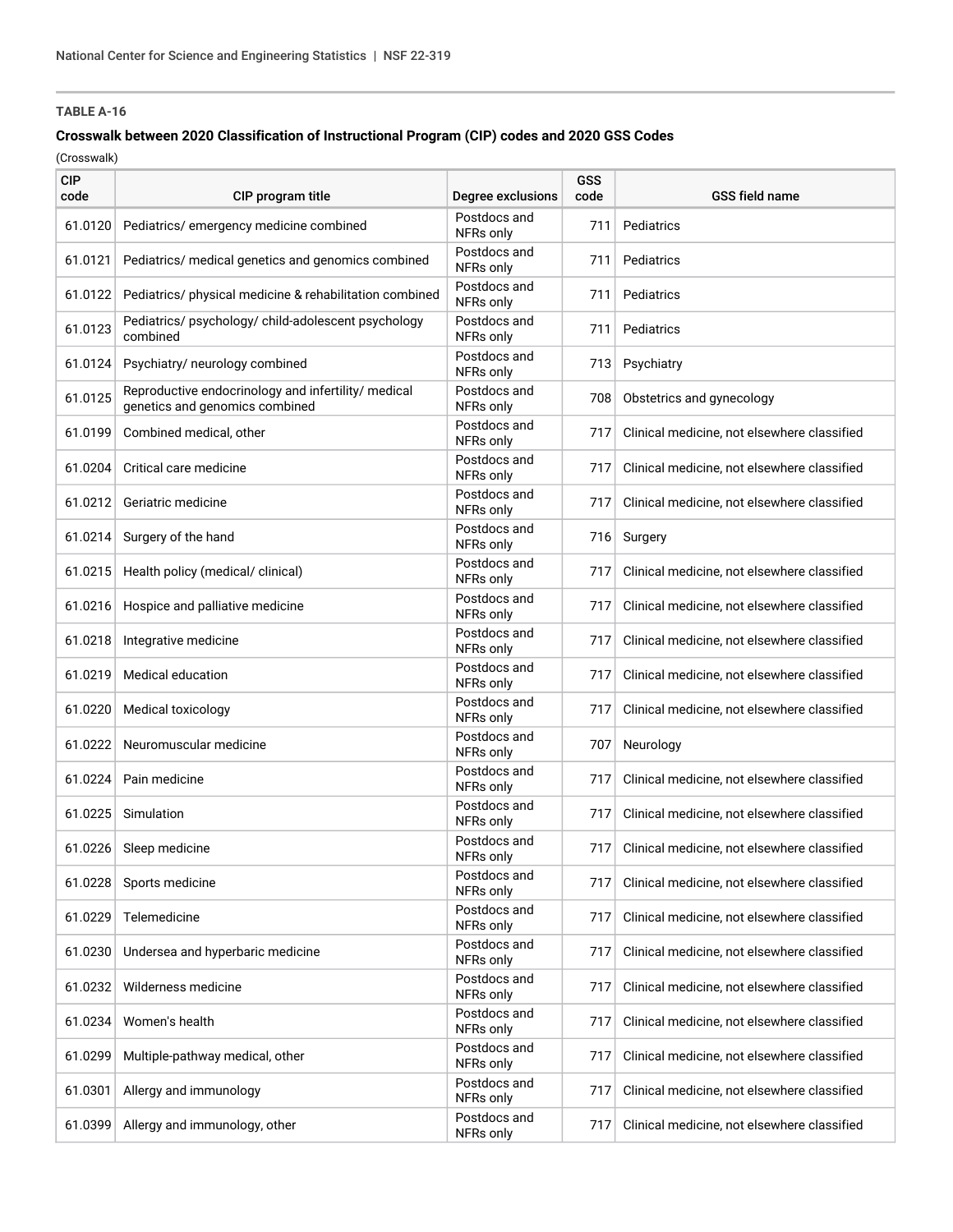### **Crosswalk between 2020 Classification of Instructional Program (CIP) codes and 2020 GSS Codes**

| <b>CIP</b><br>code | CIP program title                      | Degree exclusions         | GSS<br>code | <b>GSS field name</b>                       |
|--------------------|----------------------------------------|---------------------------|-------------|---------------------------------------------|
| 61.0401            | Anesthesiology                         | Postdocs and<br>NFRs only | 701         | Anesthesiology                              |
| 61.0499            | Anesthesiology, other                  | Postdocs and<br>NFRs only | 701         | Anesthesiology                              |
| 61.0501            | Dermatology                            | Postdocs and<br>NFRs only | 717         | Clinical medicine, not elsewhere classified |
| 61.0502            | Dermatopathology                       | Postdocs and<br>NFRs only | 717         | Clinical medicine, not elsewhere classified |
|                    | 61.0504 Pediatric dermatology          | Postdocs and<br>NFRs only | 717         | Clinical medicine, not elsewhere classified |
| 61.0599            | Dermatology, other                     | Postdocs and<br>NFRs only | 717         | Clinical medicine, not elsewhere classified |
| 61.0601            | Emergency medicine                     | Postdocs and<br>NFRs only | 717         | Clinical medicine, not elsewhere classified |
| 61.0602            | Disaster medicine                      | Postdocs and<br>NFRs only | 717         | Clinical medicine, not elsewhere classified |
| 61.0603            | Emergency medical services             | Postdocs and<br>NFRs only | 717         | Clinical medicine, not elsewhere classified |
| 61.0699            | Emergency medicine, other              | Postdocs and<br>NFRs only | 717         | Clinical medicine, not elsewhere classified |
| 61.0701            | Family medicine                        | Postdocs and<br>NFRs only | 717         | Clinical medicine, not elsewhere classified |
| 61.0799            | Family medicine, other                 | Postdocs and<br>NFRs only | 717         | Clinical medicine, not elsewhere classified |
| 61.0801            | Internal medicine                      | Postdocs and<br>NFRs only | 717         | Clinical medicine, not elsewhere classified |
| 61.0804            | Cardiovascular disease                 | Postdocs and<br>NFRs only | 702         | Cardiology and cardiovascular disease       |
| 61.0805            | Clinical cardiac electrophysiology     | Postdocs and<br>NFRs only | 702         | Cardiology and cardiovascular disease       |
| 61.0806            | Endocrinology, diabetes and metabolism | Postdocs and<br>NFRs only | 704         | Endocrinology, diabetes, and metabolism     |
| 61.0807            | Gastroenterology                       | Postdocs and<br>NFRs only | 705         | Gastroenterology                            |
| 61.0808            | Hematology                             | Postdocs and<br>NFRs only | 706         | Hematology                                  |
| 61.0809            | Hematology-oncology                    | Postdocs and<br>NFRs only | 703         | Oncology and cancer research                |
| 61.0810            | Infectious disease                     | Postdocs and<br>NFRs only | 717         | Clinical medicine, not elsewhere classified |
| 61.0811            | Interventional cardiology              | Postdocs and<br>NFRs only | 702         | Cardiology and cardiovascular disease       |
| 61.0812            | Nephrology                             | Postdocs and<br>NFRs only | 717         | Clinical medicine, not elsewhere classified |
| 61.0813            | Medical oncology                       | Postdocs and<br>NFRs only | 703         | Oncology and cancer research                |
| 61.0814            | Pulmonary disease                      | Postdocs and<br>NFRs only | 714         | Pulmonary disease                           |
| 61.0816            | Rheumatology                           | Postdocs and<br>NFRs only | 717         | Clinical medicine, not elsewhere classified |
| 61.0818            | Transplant hepatology                  | Postdocs and<br>NFRs only | 705         | Gastroenterology                            |
| 61.0899            | Internal medicine, other               | Postdocs and<br>NFRs only | 717         | Clinical medicine, not elsewhere classified |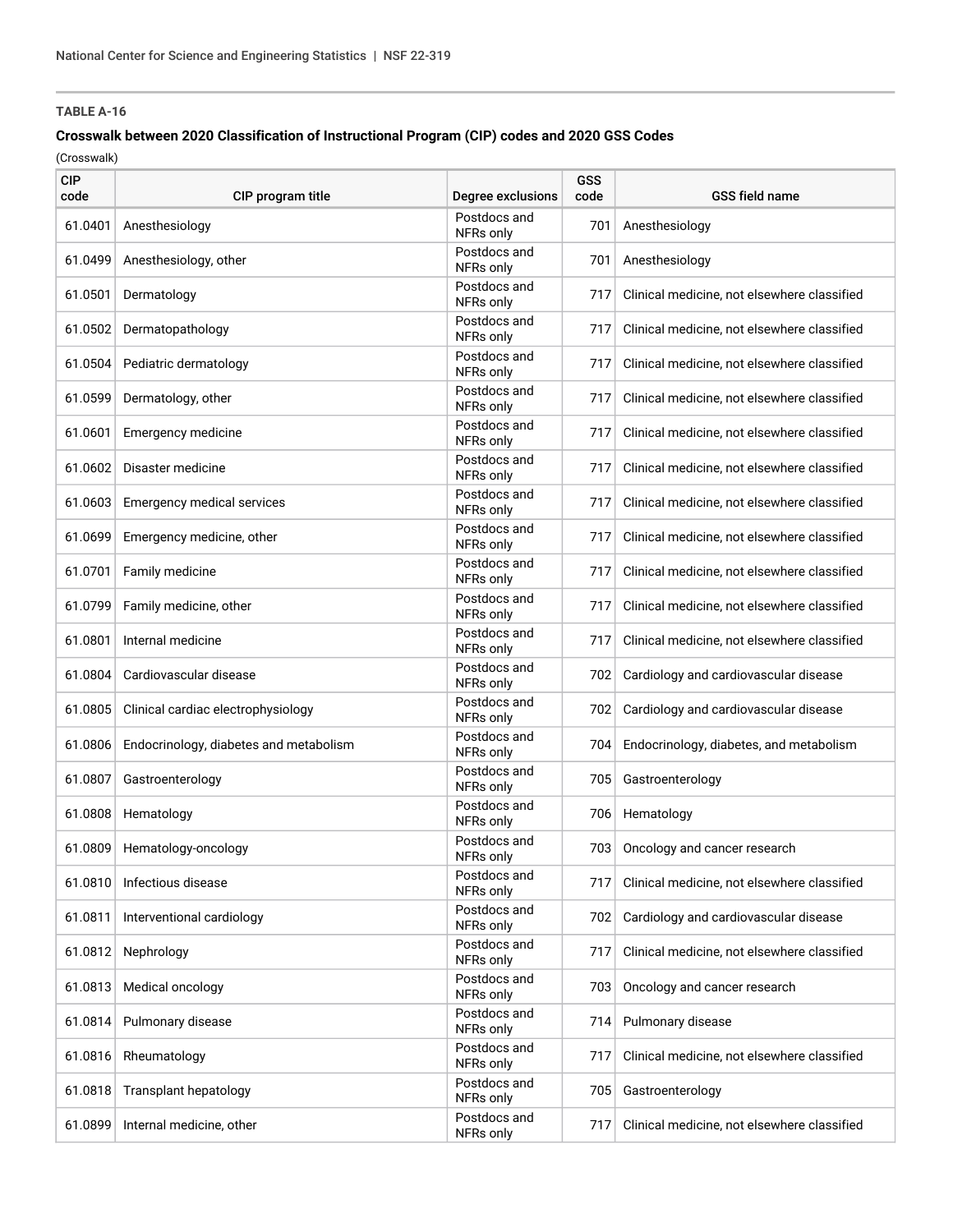### **Crosswalk between 2020 Classification of Instructional Program (CIP) codes and 2020 GSS Codes**

| <b>CIP</b><br>code | CIP program title                       | Degree exclusions         | GSS<br>code | <b>GSS field name</b>                       |
|--------------------|-----------------------------------------|---------------------------|-------------|---------------------------------------------|
| 61.0901            | Clinical biochemical genetics           | Postdocs and<br>NFRs only | 717         | Clinical medicine, not elsewhere classified |
| 61.0902            | Clinical genetics                       | Postdocs and<br>NFRs only | 717         | Clinical medicine, not elsewhere classified |
| 61.0903            | Clinical molecular genetics             | Postdocs and<br>NFRs only | 717         | Clinical medicine, not elsewhere classified |
| 61.0904            | Medical biochemical genetics            | Postdocs and<br>NFRs only | 717         | Clinical medicine, not elsewhere classified |
| 61.0999            | Medical genetics and genomics, other    | Postdocs and<br>NFRs only | 717         | Clinical medicine, not elsewhere classified |
| 61.1001            | Neurological surgery                    | Postdocs and<br>NFRs only | 707         | Neurology                                   |
| 61.1099            | Neurological surgery, other             | Postdocs and<br>NFRs only | 707         | Neurology                                   |
| 61.1101            | Neurology                               | Postdocs and<br>NFRs only | 707         | Neurology                                   |
| 61.1102            | Child neurology                         | Postdocs and<br>NFRs only | 707         | Neurology                                   |
| 61.1103            | Clinical neurophysiology                | Postdocs and<br>NFRs only | 707         | Neurology                                   |
| 61.1104            | Epilepsy                                | Postdocs and<br>NFRs only | 707         | Neurology                                   |
|                    | 61.1105 Headache medicine               | Postdocs and<br>NFRs only | 707         | Neurology                                   |
| 61.1106            | Neurodevelopmental disabilities         | Postdocs and<br>NFRs only | 707         | Neurology                                   |
| 61.1107            | Vascular neurology                      | Postdocs and<br>NFRs only | 707         | Neurology                                   |
| 61.1199            | Neurology, other                        | Postdocs and<br>NFRs only | 707         | Neurology                                   |
| 61.1201            | Nuclear medicine                        | Postdocs and<br>NFRs only | 715         | Radiological sciences and nuclear medicine  |
| 61.1299            | Nuclear medicine, other                 | Postdocs and<br>NFRs only | 715         | Radiological sciences and nuclear medicine  |
| 61.1301            | Obstetrics and gynecology               | Postdocs and<br>NFRs only | 708         | Obstetrics and gynecology                   |
| 61.1303            | Gynecologic oncology                    | Postdocs and<br>NFRs only | 708         | Obstetrics and gynecology                   |
| 61.1304            | Maternal and fetal medicine             | Postdocs and<br>NFRs only | 708         | Obstetrics and gynecology                   |
| 61.1305            | Reproductive endocrinology/ infertility | Postdocs and<br>NFRs only | 708         | Obstetrics and gynecology                   |
| 61.1399            | Obstetrics and gynecology, other        | Postdocs and<br>NFRs only | 708         | Obstetrics and gynecology                   |
| 61.1401            | Ophthalmology                           | Postdocs and<br>NFRs only | 709         | Ophthalmology                               |
| 61.1499            | Ophthalmology, other                    | Postdocs and<br>NFRs only | 709         | Ophthalmology                               |
| 61.1501            | Orthopedic surgery                      | Postdocs and<br>NFRs only | 716         | Surgery                                     |
| 61.1504            | Musculoskeletal oncology                | Postdocs and<br>NFRs only | 716         | Surgery                                     |
| 61.1505            | Orthopedic sports medicine              | Postdocs and<br>NFRs only | 716         | Surgery                                     |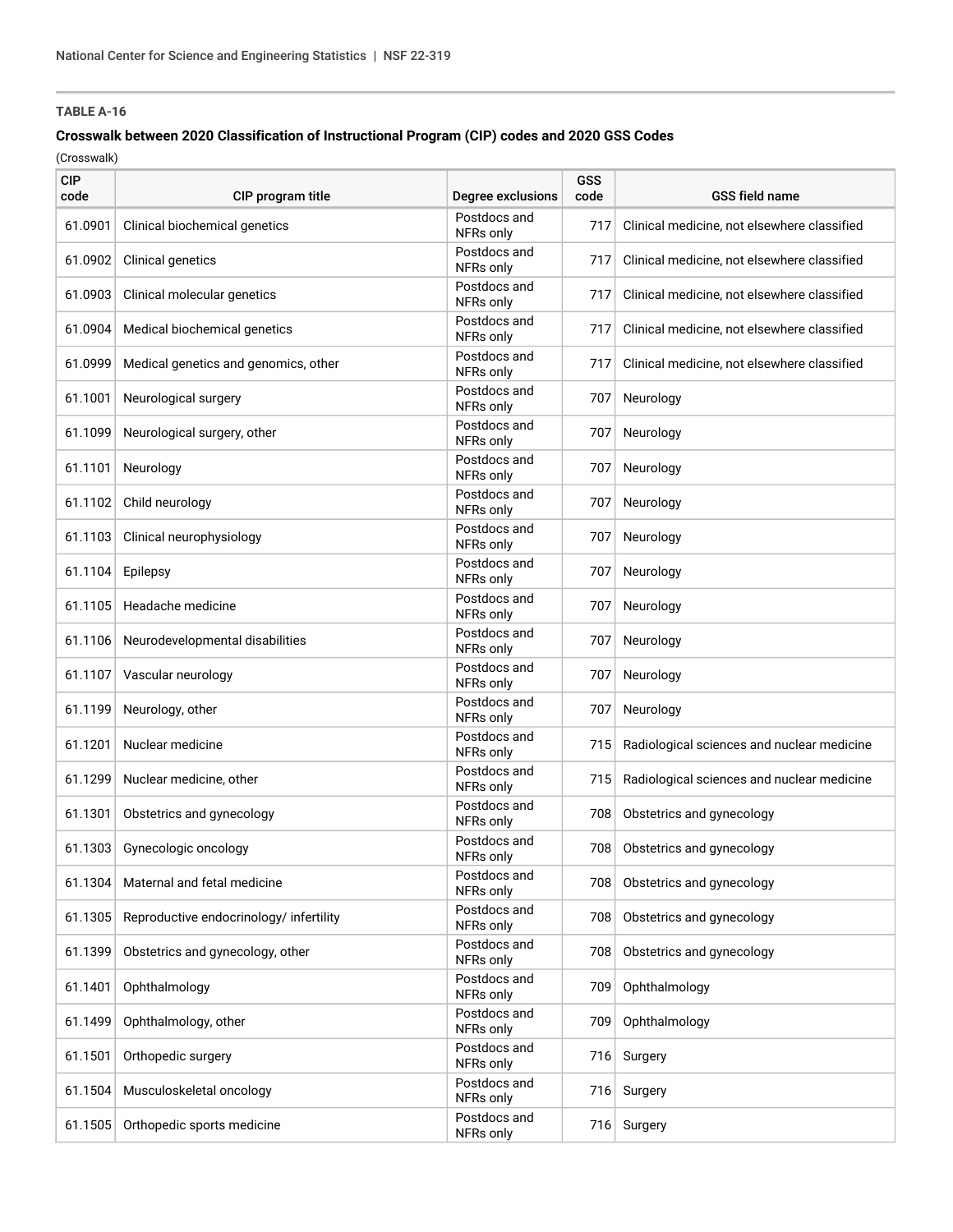### **Crosswalk between 2020 Classification of Instructional Program (CIP) codes and 2020 GSS Codes**

| <b>CIP</b><br>code | CIP program title                         | Degree exclusions         | <b>GSS</b><br>code | <b>GSS field name</b>                       |
|--------------------|-------------------------------------------|---------------------------|--------------------|---------------------------------------------|
| 61.1506            | Orthopedic surgery of the spine           | Postdocs and<br>NFRs only | 716                | Surgery                                     |
| 61.1507            | Pediatric orthopedics                     | Postdocs and<br>NFRs only | 716                | Surgery                                     |
| 61.1599            | Orthopedic surgery, other                 | Postdocs and<br>NFRs only | 716                | Surgery                                     |
| 61.1601            | Osteopathic neuromusculoskeletal medicine | Postdocs and<br>NFRs only | 717                | Clinical medicine, not elsewhere classified |
| 61.1699            | Osteopathic medicine, other               | Postdocs and<br>NFRs only | 717                | Clinical medicine, not elsewhere classified |
| 61.1701            | Otolaryngology                            | Postdocs and<br>NFRs only | 710                | Otorhinolaryngology                         |
| 61.1702            | Neurotology                               | Postdocs and<br>NFRs only | 710                | Otorhinolaryngology                         |
| 61.1703            | Pediatric otolaryngology                  | Postdocs and<br>NFRs only | 710                | Otorhinolaryngology                         |
| 61.1799            | Otolaryngology, other                     | Postdocs and<br>NFRs only | 710                | Otorhinolaryngology                         |
| 61.1801            | Pathology                                 | Postdocs and<br>NFRs only | 717                | Clinical medicine, not elsewhere classified |
| 61.1804            | Blood banking/ transfusion medicine       | Postdocs and<br>NFRs only | 717                | Clinical medicine, not elsewhere classified |
| 61.1805            | Chemical pathology                        | Postdocs and<br>NFRs only | 717                | Clinical medicine, not elsewhere classified |
| 61.1806            | Cytopathology                             | Postdocs and<br>NFRs only | 717                | Clinical medicine, not elsewhere classified |
| 61.1807            | Forensic pathology                        | Postdocs and<br>NFRs only | 717                | Clinical medicine, not elsewhere classified |
| 61.1808            | Hematological pathology                   | Postdocs and<br>NFRs only | 717                | Clinical medicine, not elsewhere classified |
| 61.1809            | Immunopathology                           | Postdocs and<br>NFRs only | 717                | Clinical medicine, not elsewhere classified |
| 61.1810            | Laboratory medicine                       | Postdocs and<br>NFRs only | 717                | Clinical medicine, not elsewhere classified |
| 61.1811            | Medical microbiology                      | Postdocs and<br>NFRs only | 717                | Clinical medicine, not elsewhere classified |
| 61.1812            | Molecular genetic pathology               | Postdocs and<br>NFRs only | 717                | Clinical medicine, not elsewhere classified |
| 61.1813            | Neuropathology                            | Postdocs and<br>NFRs only | 717                | Clinical medicine, not elsewhere classified |
| 61.1814            | Pediatric pathology                       | Postdocs and<br>NFRs only | 717                | Clinical medicine, not elsewhere classified |
| 61.1815            | Radioisotopic pathology                   | Postdocs and<br>NFRs only | 717                | Clinical medicine, not elsewhere classified |
| 61.1899            | Pathology, other                          | Postdocs and<br>NFRs only | 717                | Clinical medicine, not elsewhere classified |
| 61.1901            | Pediatrics                                | Postdocs and<br>NFRs only | 711                | Pediatrics                                  |
| 61.1902            | Adolescent medicine                       | Postdocs and<br>NFRs only | 711                | Pediatrics                                  |
| 61.1903            | Child abuse pediatrics                    | Postdocs and<br>NFRs only | 711                | Pediatrics                                  |
| 61.1904            | Developmental-behavioral pediatrics       | Postdocs and<br>NFRs only | 711                | Pediatrics                                  |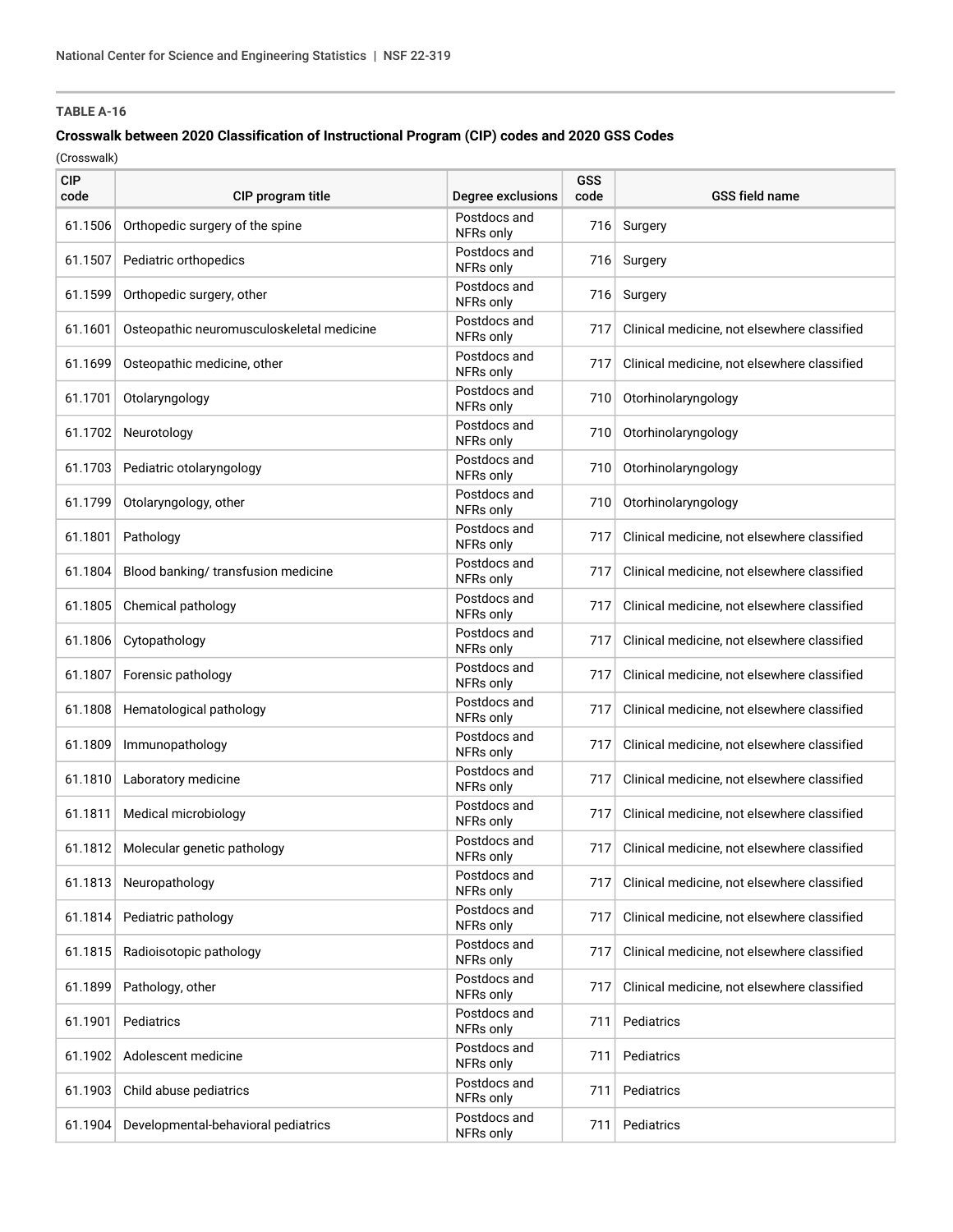### **Crosswalk between 2020 Classification of Instructional Program (CIP) codes and 2020 GSS Codes**

| <b>CIP</b><br>code | CIP program title                                | Degree exclusions         | GSS<br>code | <b>GSS field name</b>                       |
|--------------------|--------------------------------------------------|---------------------------|-------------|---------------------------------------------|
| 61.1905            | Neonatal-perinatal medicine                      | Postdocs and<br>NFRs only | 711         | Pediatrics                                  |
| 61.1906            | Pediatric cardiology                             | Postdocs and<br>NFRs only | 711         | Pediatrics                                  |
| 61.1907            | Pediatric critical care medicine                 | Postdocs and<br>NFRs only | 711         | Pediatrics                                  |
| 61.1908            | Pediatric emergency medicine                     | Postdocs and<br>NFRs only | 711         | Pediatrics                                  |
|                    | 61.1909 Pediatric endocrinology                  | Postdocs and<br>NFRs only | 711         | Pediatrics                                  |
| 61.1910            | Pediatric gastroenterology                       | Postdocs and<br>NFRs only | 711         | Pediatrics                                  |
| 61.1911            | Pediatric hematology-oncology                    | Postdocs and<br>NFRs only | 711         | Pediatrics                                  |
|                    | 61.1912 Pediatric infectious diseases            | Postdocs and<br>NFRs only | 711         | Pediatrics                                  |
| 61.1913            | Pediatric nephrology                             | Postdocs and<br>NFRs only | 711         | Pediatrics                                  |
|                    | 61.1914 Pediatric pulmonology                    | Postdocs and<br>NFRs only | 711         | Pediatrics                                  |
|                    | 61.1915 Pediatric rheumatology                   | Postdocs and<br>NFRs only | 711         | Pediatrics                                  |
| 61.1917            | Pediatric transplant hepatology                  | Postdocs and<br>NFRs only | 711         | Pediatrics                                  |
| 61.1999            | Pediatrics, other                                | Postdocs and<br>NFRs only | 711         | Pediatrics                                  |
| 61.2001            | Physical medicine and rehabilitation             | Postdocs and<br>NFRs only | 717         | Clinical medicine, not elsewhere classified |
| 61.2002            | Spinal cord injury medicine                      | Postdocs and<br>NFRs only | 717         | Clinical medicine, not elsewhere classified |
| 61.2003            | Pediatric rehabilitation medicine                | Postdocs and<br>NFRs only | 717         | Clinical medicine, not elsewhere classified |
| 61.2099            | Physical medicine and rehabilitation, other      | Postdocs and<br>NFRs only | 717         | Clinical medicine, not elsewhere classified |
| 61.2101            | Plastic surgery                                  | Postdocs and<br>NFRs only | 716         | Surgery                                     |
|                    | 61.2103 Plastic surgery within the head and neck | Postdocs and<br>NFRs only |             | 716 Surgery                                 |
| 61.2199            | Plastic surgery, other                           | Postdocs and<br>NFRs only | 716         | Surgery                                     |
| 61.2201            | Podiatric medicine and surgery                   | Postdocs and<br>NFRs only | 717         | Clinical medicine, not elsewhere classified |
| 61.2299            | Podiatric medicine, other                        | Postdocs and<br>NFRs only | 717         | Clinical medicine, not elsewhere classified |
| 61.2301            | Public health and general preventive medicine    | Postdocs and<br>NFRs only | 717         | Clinical medicine, not elsewhere classified |
| 61.2302            | Aerospace medicine                               | Postdocs and<br>NFRs only | 717         | Clinical medicine, not elsewhere classified |
| 61.2303            | Occupational medicine                            | Postdocs and<br>NFRs only | 717         | Clinical medicine, not elsewhere classified |
| 61.2399            | Preventive medicine, other                       | Postdocs and<br>NFRs only | 717         | Clinical medicine, not elsewhere classified |
| 61.2401            | Psychiatry                                       | Postdocs and<br>NFRs only | 713         | Psychiatry                                  |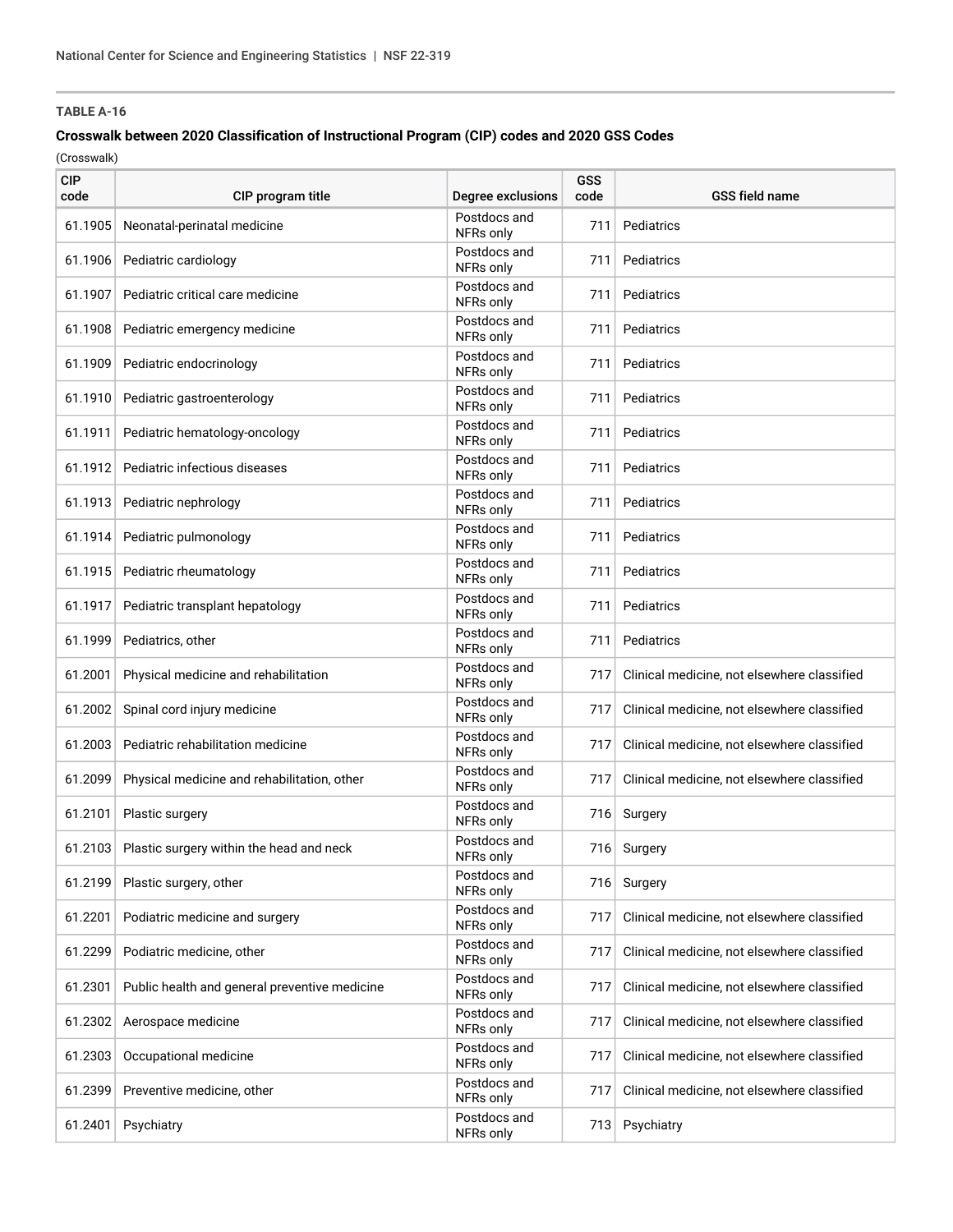### **Crosswalk between 2020 Classification of Instructional Program (CIP) codes and 2020 GSS Codes**

| <b>CIP</b><br>code | CIP program title                             | Degree exclusions         | <b>GSS</b><br>code | <b>GSS field name</b>                      |
|--------------------|-----------------------------------------------|---------------------------|--------------------|--------------------------------------------|
| 61.2402            | Addiction psychiatry                          | Postdocs and<br>NFRs only | 713                | Psychiatry                                 |
| 61.2403            | Child and adolescent psychiatry               | Postdocs and<br>NFRs only | 713                | Psychiatry                                 |
| 61.2404            | Psychosomatic medicine                        | Postdocs and<br>NFRs only | 713                | Psychiatry                                 |
|                    | 61.2405 Forensic psychiatry                   | Postdocs and<br>NFRs only | 713                | Psychiatry                                 |
| 61.2406            | Geriatric psychiatry                          | Postdocs and<br>NFRs only | 713                | Psychiatry                                 |
| 61.2499            | Psychiatry, other                             | Postdocs and<br>NFRs only | 713                | Psychiatry                                 |
| 61.2501            | Radiation oncology                            | Postdocs and<br>NFRs only | 715                | Radiological sciences and nuclear medicine |
| 61.2599            | Radiation oncology, other                     | Postdocs and<br>NFRs only | 715                | Radiological sciences and nuclear medicine |
| 61.2601            | Diagnostic radiology                          | Postdocs and<br>NFRs only | 715                | Radiological sciences and nuclear medicine |
| 61.2604            | Diagnostic radiologic physics                 | Postdocs and<br>NFRs only | 715                | Radiological sciences and nuclear medicine |
|                    | 61.2605 Medical nuclear physics               | Postdocs and<br>NFRs only | 715                | Radiological sciences and nuclear medicine |
| 61.2607            | Neuroradiology                                | Postdocs and<br>NFRs only | 715                | Radiological sciences and nuclear medicine |
| 61.2608            | Nuclear radiology                             | Postdocs and<br>NFRs only | 715                | Radiological sciences and nuclear medicine |
| 61.2609            | Pediatric radiology                           | Postdocs and<br>NFRs only | 715                | Radiological sciences and nuclear medicine |
| 61.2610            | Radiologic physics                            | Postdocs and<br>NFRs only | 715                | Radiological sciences and nuclear medicine |
| 61.2611            | Therapeutic radiologic physics                | Postdocs and<br>NFRs only | 715                | Radiological sciences and nuclear medicine |
|                    | 61.2612 Vascular and interventional radiology | Postdocs and<br>NFRs only | 715                | Radiological sciences and nuclear medicine |
| 61.2699            | Radiology, other                              | Postdocs and<br>NFRs only | 715                | Radiological sciences and nuclear medicine |
| 61.2701            | General surgery                               | Postdocs and<br>NFRs only | 716                | Surgery                                    |
|                    | 61.2702 Colon and rectal surgery              | Postdocs and<br>NFRs only | 716                | Surgery                                    |
| 61.2703            | Complex general surgical oncology             | Postdocs and<br>NFRs only |                    | 716 Surgery                                |
| 61.2704            | Congenital cardiac surgery                    | Postdocs and<br>NFRs only |                    | 716 Surgery                                |
| 61.2705            | Pediatric surgery                             | Postdocs and<br>NFRs only | 716                | Surgery                                    |
| 61.2706            | Surgical critical care                        | Postdocs and<br>NFRs only | 716                | Surgery                                    |
| 61.2707            | Thoracic surgery                              | Postdocs and<br>NFRs only | 716                | Surgery                                    |
| 61.2709            | Vascular surgery                              | Postdocs and<br>NFRs only | 716                | Surgery                                    |
| 61.2799            | Surgery, other                                | Postdocs and<br>NFRs only | 716                | Surgery                                    |